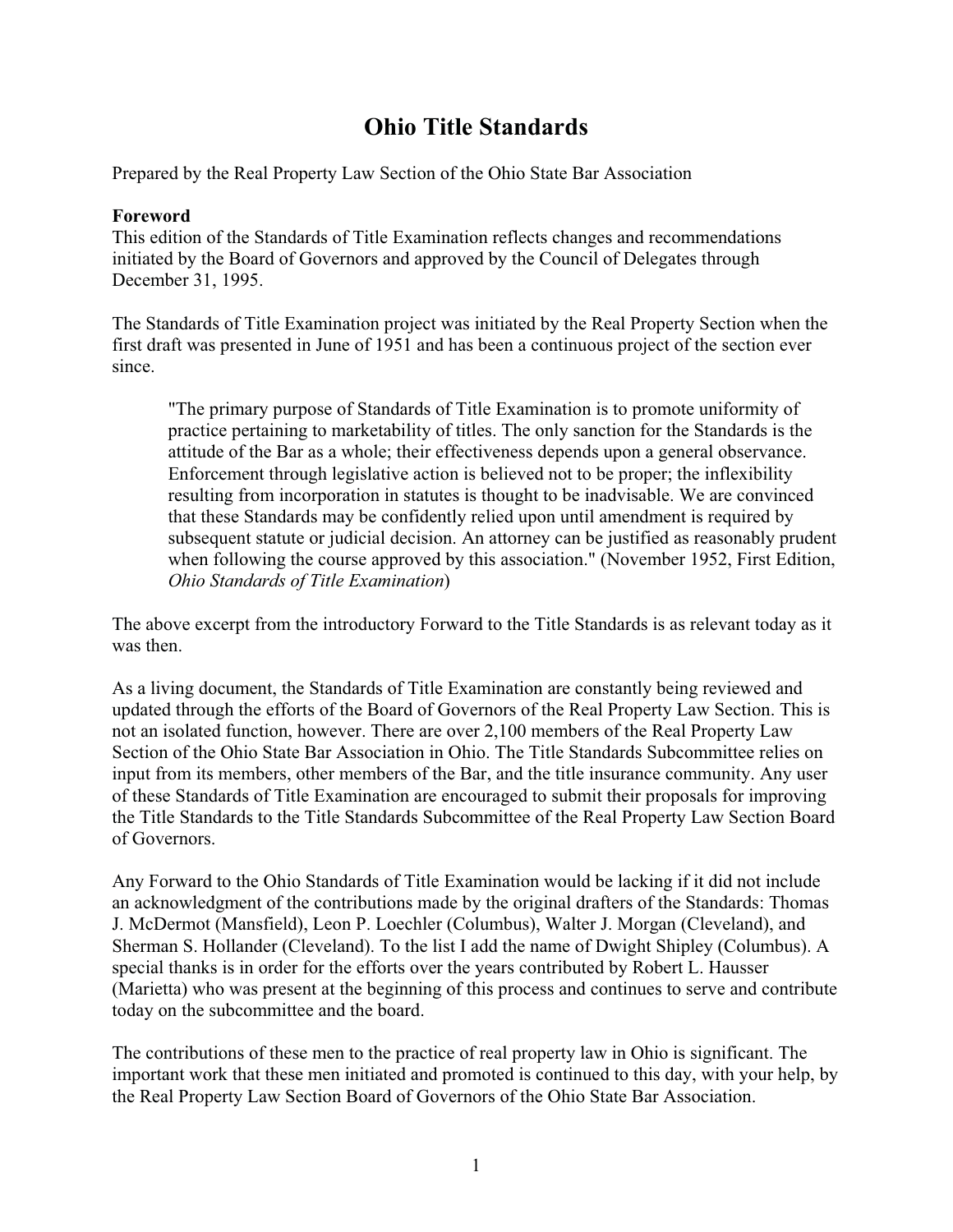Alan B. Schaeffer Chair, Board of Governors OSBA Real Property Law Section November 1995

## **1.1 GENERAL RULES-MARKETABILITY**

#### **Problem A:**

What is the general rule as to marketability?

#### **Standard A:**

A marketable title is one which a purchaser would be compelled to accept in a suit for specific performance.

Objections to a title should not be made by an attorney when the irregularities or defects do not impair the title or cannot reasonably be expected to expose the client to the hazard of adverse claims, litigation or expense in clearing the title.

#### **Comment A:**

The Supreme Court states the following in the syllabus of *McCarty v. Lingham*, 111 Ohio St. 551, 146 N.E. 64 (1924): "A marketable title imports such ownership as insures to the owner the peaceable enjoyment and control of the land as against all others."

#### **Comment B:**

See R.C. Secs. 5301.47, et seq.

*(Effective November 1, 1952; Comment B added May 20, 1965)*

## **1.2 REFERENCE TO TITLE STANDARDS IN CONTRACTS FOR SALE OR PURCHASE OF LAND**

An attorney drawing a contract for the sale or purchase of land should recommend that the terms of the contract provide that marketability be determined in accordance with Title Standards of The Ohio State Bar Association and that the existence of encumbrances and defects, and the effect to be given to any found to exist, be determined in accordance with such standards.

#### **Comment A:**

An attorney, drawing a contract for the sale or purchase of land, should recommend the inclusion of the following language or its equivalent in the contract:

"Marketability of title, if the owner is required to furnish marketable title, shall be determined in accordance with the Title Standards approved by The Ohio State Bar Association."

*(Effective November l2, 1960)*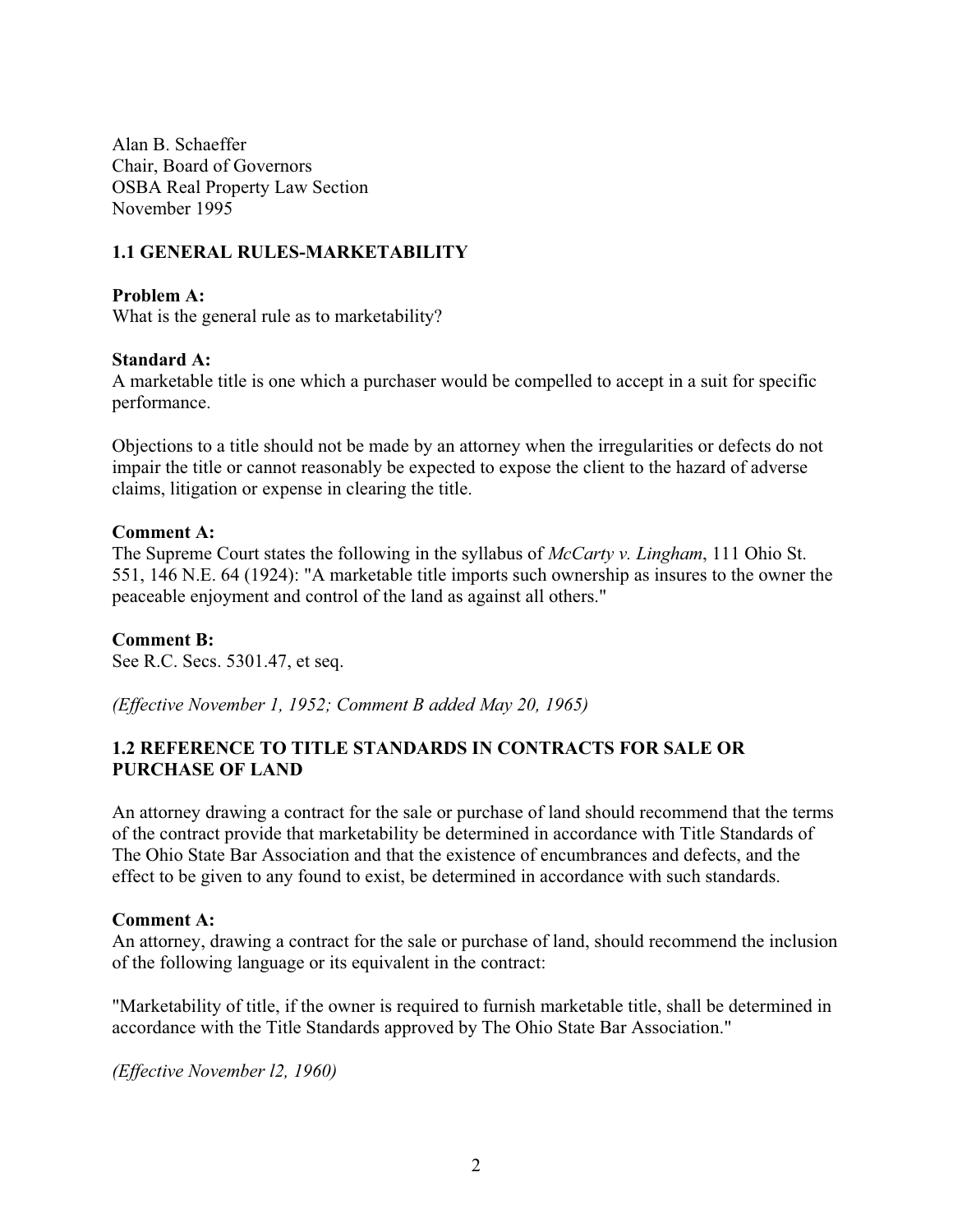## **2.1 EXAMINATION-PREVIOUSLY BY ANOTHER**

## **Problem A:**

When an attorney examines a title which he believes should not be approved and he knows that another attorney has approved it, should he communicate with the other attorney?

#### **Standard A:**

Yes, if practicable, an opportunity should be afforded for discussion and correction.

*(Effective November 1, 1952)*

## **2.2 EXAMINATION-PERIOD**

(Suspended October 27, 1986)

#### **Problem A:**

What period of time should be required as the basis for an opinion of title?

#### **Standard A:**

A period of examination made pursuant to the Ohio Marketable Title Act, R.C. §5301.47, et seq., shall be sufficient. [Above Standard 2.2 suspended by the Council of Delegates, Ohio State Bar Association, effective November 15, 1986.] (*Ohio State Bar Association Report*, Vol. 59, No. 48, Section One, December 15, 1986, p. 1968.) The Council authorized the following Comment in lieu of the Standard: "There is nothing in the Ohio Marketable Title Act that entitles a title examiner to rely upon a simple forty year search period. He or she must be aware of the several exemptions in the Act that are not barred by the mere passage of 40 years. [Also, see *Heifler v. Bradford*, 4 O.S. 3d 49, 446 N.E. 2d 440 (1983)]

[The Governors of the Real Property Section, Ohio State Bar Association, issued the following observation in its *Report of the Real Property Section (Ohio State Bar Association Report*, Vol. 59, No. 41, October 27, 1986, p. 1668):

"This standard is commonly misread by title examiners. In fact the Marketable Title Act does not present any length of time for a search period. Since the Marketable Act does have several provisions which become operative over a period of 40 years, however, it has been commonly misconstrued as providing for such a search period. This misconstruction has caused the Standard to be more misleading than helpful, and its suspension, while seeking to develop a more accurate standard for this purpose, is recommended."]

## **2.3 EXAMINATION-FORM**

#### **Problem A:**

What should a report on title contain?

#### **Standard A:**

The certificate or opinion should include: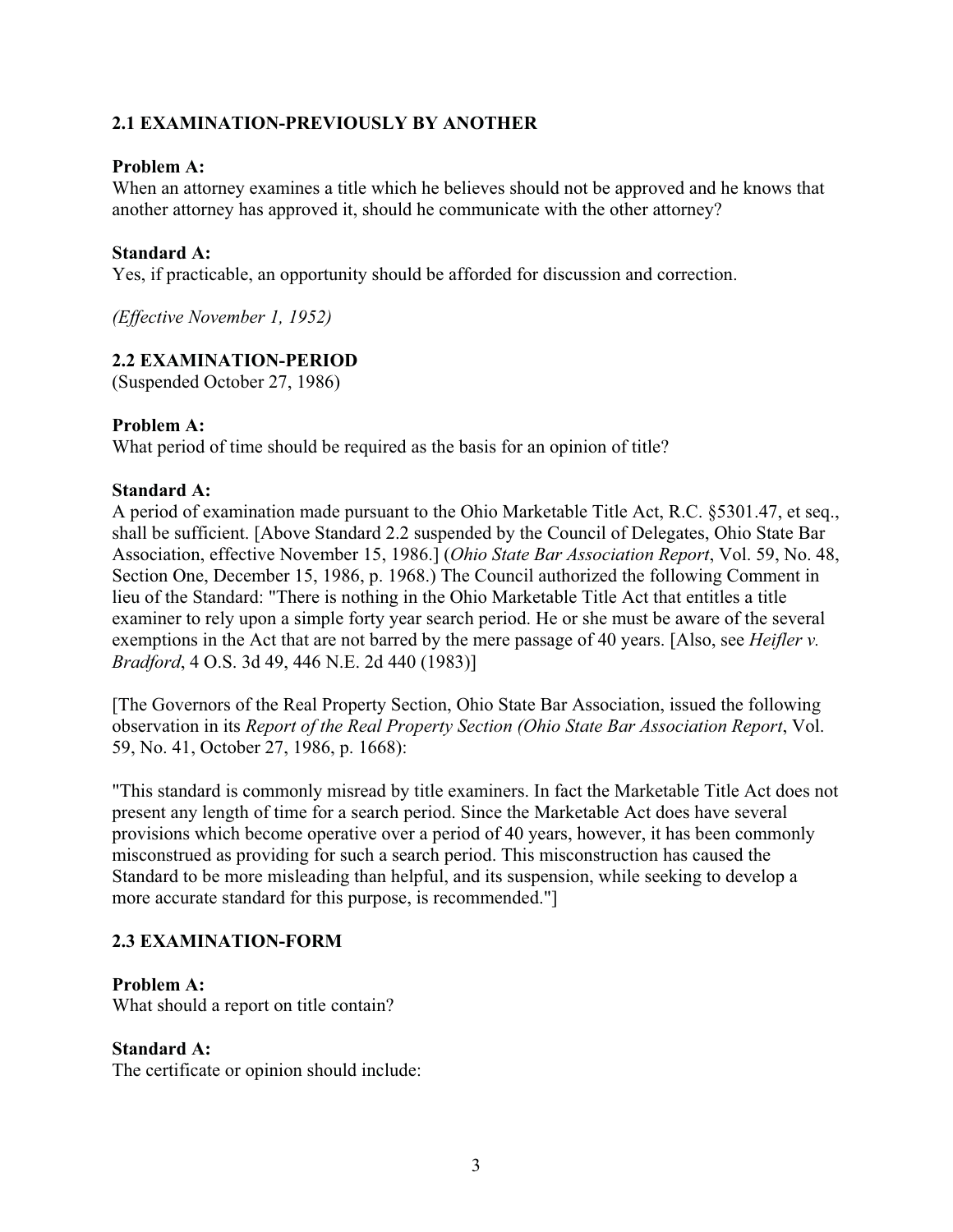(1) The period of time of the examination.

(2) That the opinion is based on an abstract of title or is based on an examination of the public records of County, Ohio, as disclosed by the public indexes relating to the premises.

(3) That the opinion or certificate does not purport to cover the following: (a) Matters not of record, (b) Rights of persons in possession, (c) Questions which a correct survey or inspection of the premises would disclose, (d) Rights to file mechanics' liens, (e) Special taxes and assessments not shown by the county treasurer's records, (f) Zoning and other governmental regulations, (g) Liens asserted by the United States and State of Ohio, their agencies and officers under the Ohio Solid and Hazardous Waste and Disposal Act [R.C. §§ 3734.21 and 3734.22] and Federal Super Fund Amendments, and under Racketeering Influence and Corrupt Organization acts and receivership liens, unless the lien is filed in the public records of the County in which the property is located.

 $(4)$  An opinion or certification that the  $\frac{1}{2}$  title is vested in  $\frac{1}{2}$  by instrument of record, recorded \_\_\_\_\_\_\_\_\_\_\_\_\_\_\_ Records, Volume, \_\_\_\_\_\_\_, Page \_\_\_\_\_.

(5) That the title is marketable and free from encumbrances except those matters set forth.

(6) Clear and concise language setting forth the defects and encumbrances.

The following basic form is suggested:

The undersigned hereby certifies that he has made a thorough examination of the records of County, Ohio, as disclosed by the public indexes in accordance with the Ohio Marketable Title Act, relating to premises hereinafter described at Item 1.

This certificate does not purport to cover matters not of record in said County, including rights of persons in possession, questions which a correct survey or inspection would disclose, rights to file mechanics' liens, special taxes and assessments not shown by the county treasurer's records, or zoning and other governmental regulations or liens asserted by the United States or State of Ohio, their agencies and officers under the Ohio Solid Hazardous Waste Disposal Act, Federal Superfund Amendments, and under Racketeering Influence and Corrupt Organization Acts and Receivership Liens, unless the lien is filed in the public records of the county in which the property is located.

The undersigned further certifies that, in his opinion based upon said records, the fee simple title to said premises is vested in \_\_\_\_\_\_\_\_\_, by a \_\_\_\_\_\_\_\_\_\_\_\_ from \_\_\_\_\_\_\_\_\_, dated \_\_\_\_\_\_\_\_, filed for record \_\_\_\_\_\_\_\_\_ at \_\_\_\_\_\_\_\_\_ M., and recorded in volume \_\_\_\_\_\_\_ page \_\_\_\_\_\_ of the deed records; and that, as appears from said records, the title is marketable and free from encumbrances except and subject to the matters set forth herein at Item 2 to \_\_\_\_\_\_ inclusive.

Dated at \_\_\_\_\_\_\_\_\_, Ohio the \_\_\_\_\_\_ day of \_\_\_\_\_\_\_, 19 \_\_\_\_\_\_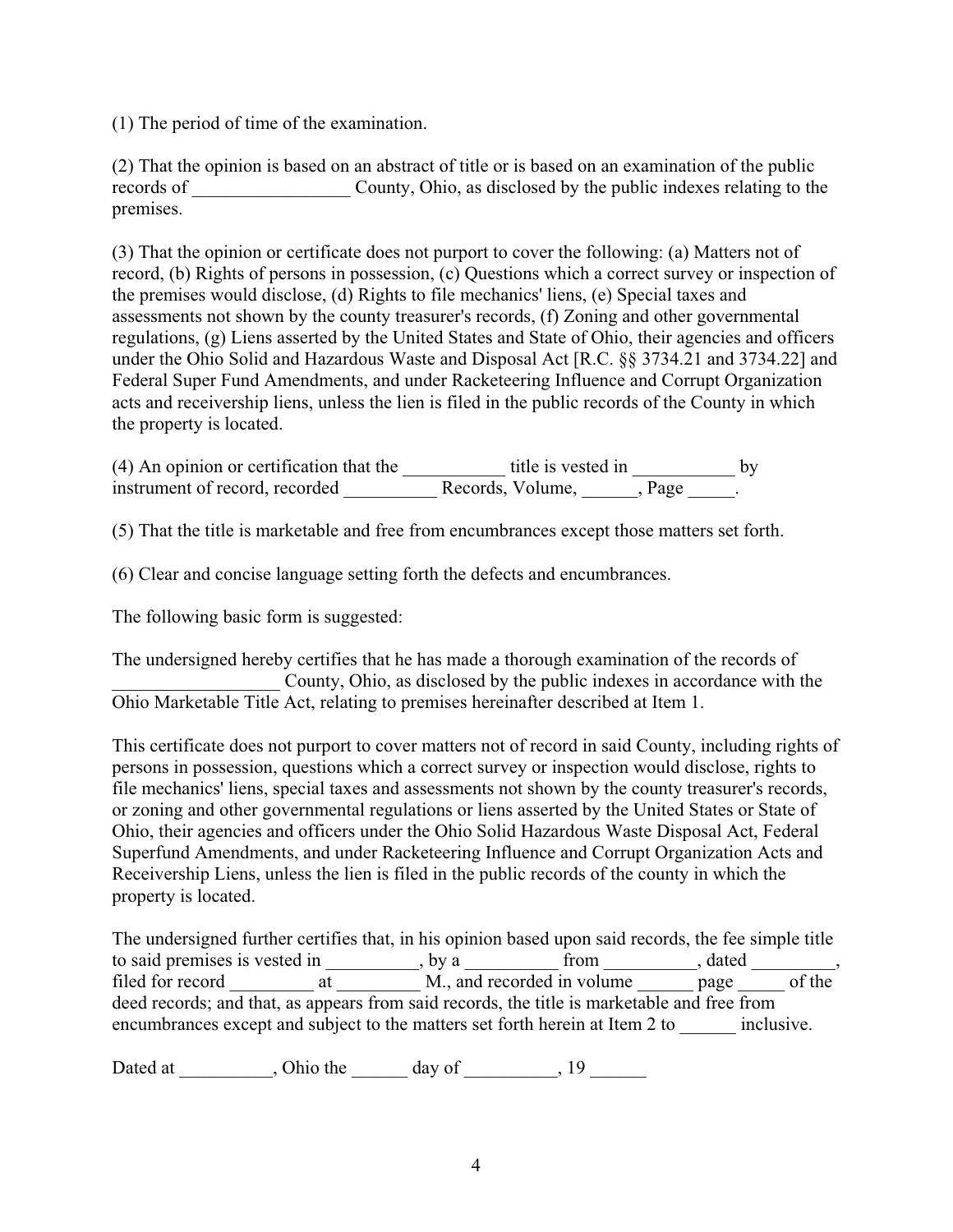Attorney at Law

*(Effective as amended November 14, 1992; originally amended May 8, 1969; originally effective November 1, 1952)*

*[NOTE: The 1969 amendment by OSBA substituted the words "in accordance with the Ohio Marketable Title Act" for "covering the period from \_\_\_\_\_\_\_\_\_\_\_\_\_\_\_\_, 19\_\_\_\_ to the date hereof" in the above paragraph. However, although not formally adopted by OSBA, the phrase "since \_\_\_\_\_\_\_\_\_\_," should be inserted before "as disclosed by" according to a memorandum in the Ohio Bar of July 30, 1979.]*

## **3.1 CONVEYANCES-ACKNOWLEDGMENTS**

## **Problem A:**

A deed is executed outside of Ohio without an attached certificate showing authority of the notary public. Should objection be made to the title?

Standard A: No.

*(Effective November 1, 1952)*

#### **Problem B:**

Should an objection be raised because a deed bears the signature of only two witnesses and has certificates of acknowledgments in more than one county of the state?

#### **Standard B:**

Yes. Proof should be required that the two witnesses were present at the execution in each County.

*(Effective May 21, 1953)*

## **Problem C:**

Is a deed defective because the seal of the officer taking the acknowledgment is omitted or because his term of office has expired?

Standard C: No.

*(Effective May 21, 1953)*

#### **Problem D:**

Should a certificate of acknowledgment be deemed sufficient where the acknowledger is described but not named as (a) "John Doe and his wife" or (b) "personally came the above named grantors"?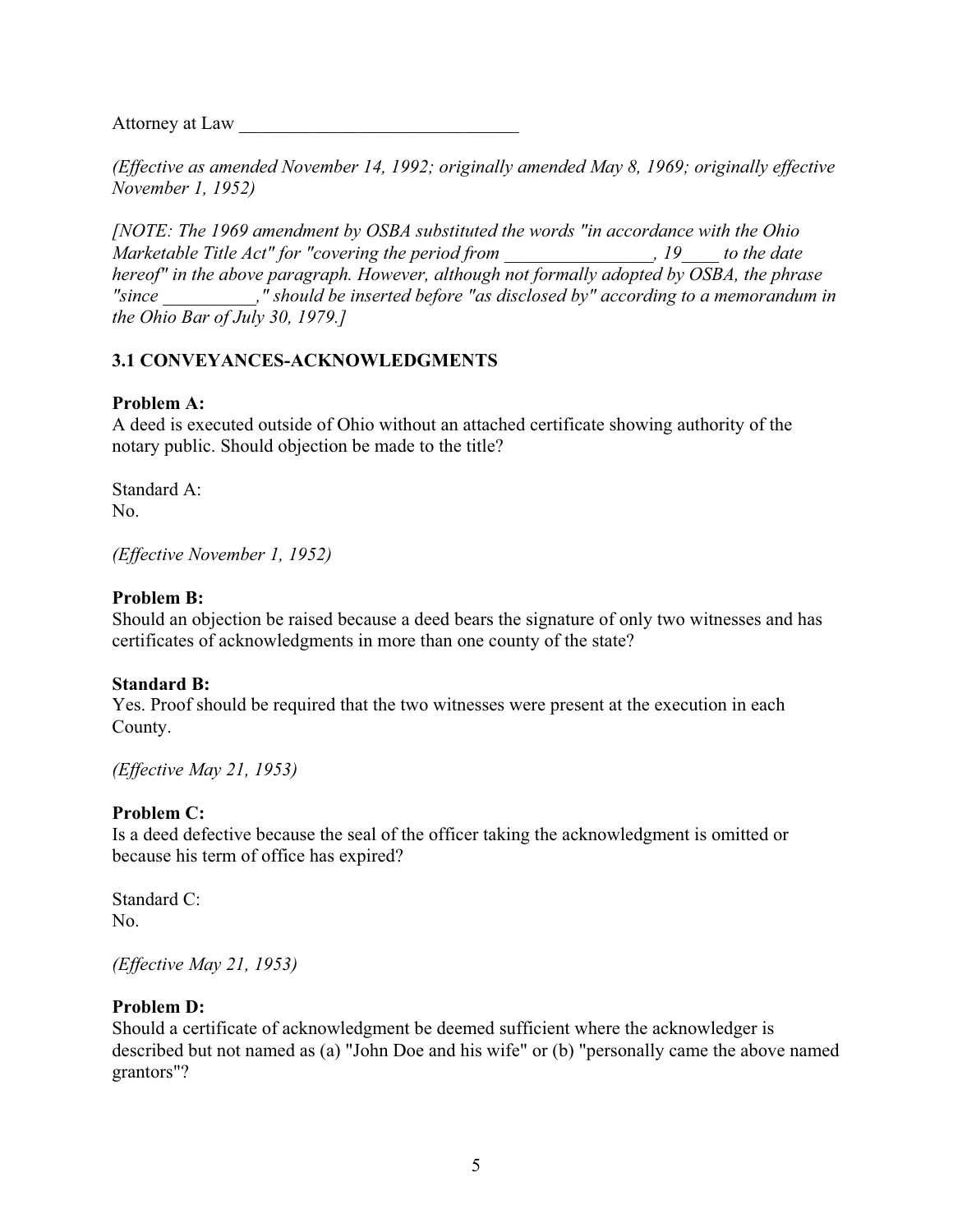## **Standard D:**

Yes.

*(Effective May 19, 1955)*

## **Problem E:**

Should omission of venue from a certificate of acknowledgment render a title unmarketable?

## **Standard E:**

Omission of venue from the certificate does not render the title unmarketable when the authority of the certifying officer can be established by other records.

*(Effective as amended November 21, 1964; originally effective May 19, 1955)*

# **3.2 CONVEYANCES-DESCRIPTIONS**

#### **Problem A:**

Should an objection to the title be raised because one or more deeds in the chain of title contains an error with respect to the reference to the proper plat book and plat book page of platted land?

## **Standard A:**

If the deed refers to a subdivision by an exclusive descriptive name, an objection should not be raised because of an error in the reference to the plat book and the plat book page where said subdivision is recorded.

*(Effective November 1, 1952)*

## **Problem B:**

Should objection be made on account of minor typographical errors, irregularities or deficiencies in a description of land?

#### **Standard B:**

Such an objection should not be made when a subsequent conveyance contains a correct description.

*(Effective May 19, 1955)*

## **Comment B:**

Errors, irregularities and deficiencies in property descriptions in the chain of title do not impair marketability unless, after all circumstances of record are taken into account, a substantial uncertainty exists as to the land which was conveyed or intended to be conveyed, or the description falls beneath the minimal requirement of sufficiency and definiteness which is essential to an effective conveyance. Lapse of time, subsequent conveyances, the manifest or typographical nature of errors or omission, accepted rules of construction and other considerations should be relied upon to approve marginally sufficient or questionable descriptions.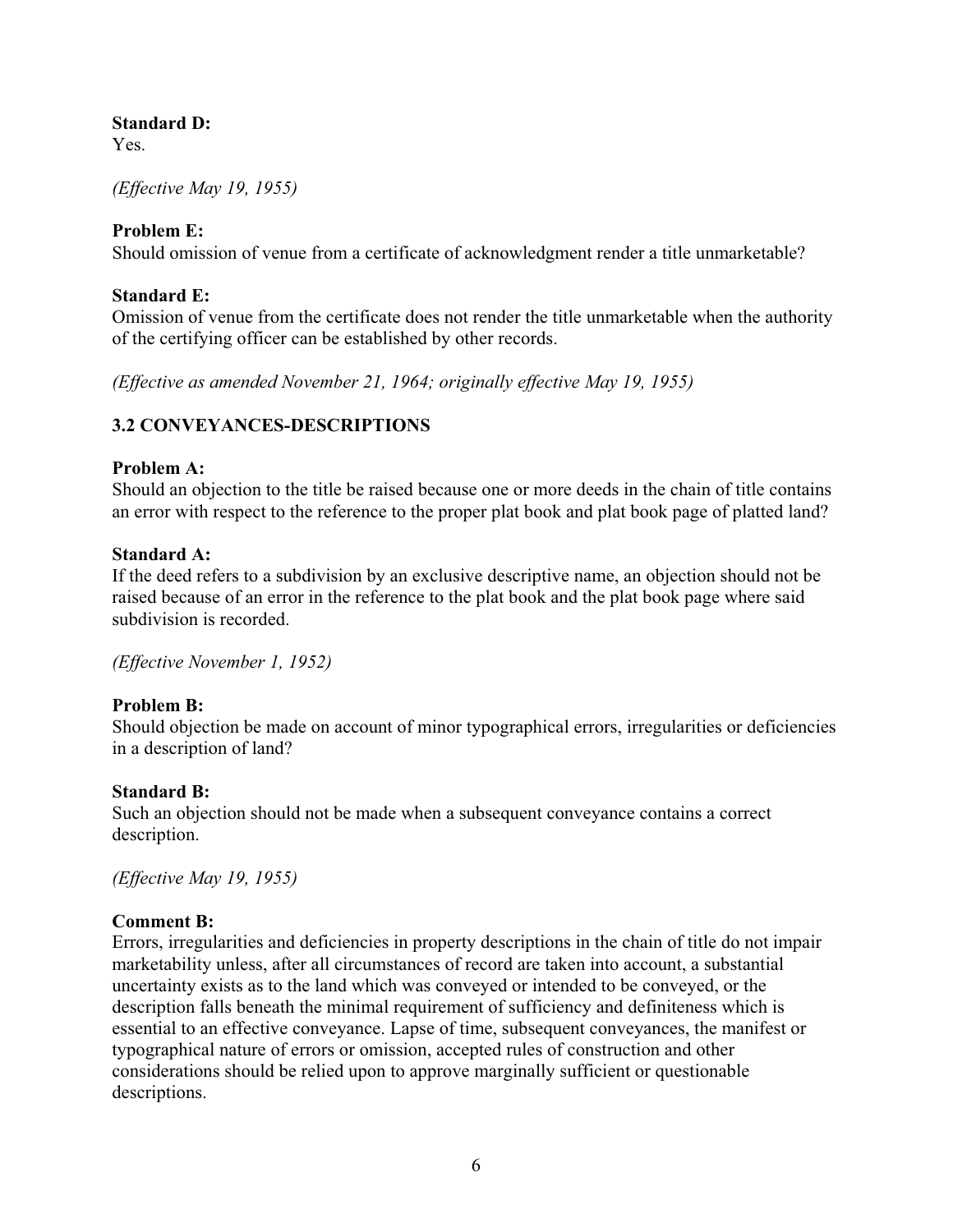*(Effective as amended and supplemented November 12, 1960; originally effective May 19, 1955)*

# **3.3 CONVEYANCES-DELIVERY**

## **Problem A:**

Should a title be considered unmarketable when it appears from the county records that the grantor died before the deed was filed for record?

## **Standard A:**

Yes, unless waived for lapse of time or unless there is satisfactory proof of delivery before death.

An affidavit of the notary public or the witnesses, of an attorney at law for a party in the transaction, or of other responsible persons who were present at the time of delivery, should be deemed satisfactory proof if setting forth sufficient facts.

Delivery should be presumed after the deed has been of record for twenty-one years, in the absence of other facts raising a doubt.

## **Comment A:**

See *Kniebbe v. Wade*, 161 Ohio St. 294, 118 N.E. 2d 833 (1954). This case decided after the above standard was adopted.

*(Effective November 1, 1952; Comment A added November 21, 1964)*

# **3.4 CONVEYANCES-SURVIVORSHIP**

## **Problem A:**

What language creates an estate with right of survivorship?

#### **Standard A:**

Where the operative words of a deed clearly express an intention to create the right of survivorship, such expressed intention will be given effect and the survivor will take by force of the terms of the grant. Upon the death of the other grantee or grantees, the survivor acquires the entire estate, subject to the charge of death taxes.

A conveyance is sufficient to create an estate with right of survivorship when it contains "to A and B for their joint lives, remainder to the survivor of them, his or her heirs or assigns" or the like. A conveyance is not sufficient to create an estate with right of survivorship when it contains "to A or B"; "to A or B, their heirs or assigns"; "to A or B or his heirs and assigns"; "to A and B or the survivor"; or the like.

Any deed or will containing language that shows a clear intent to create a survivorship tenancy shall be liberally construed to do so. Use of the word "or" between the names of two or more grantees or devisees does not by itself create a survivorship tenancy, but shall be construed and interpreted as if the word "and" had been used between the names. (R.C. Sec. 5302.20)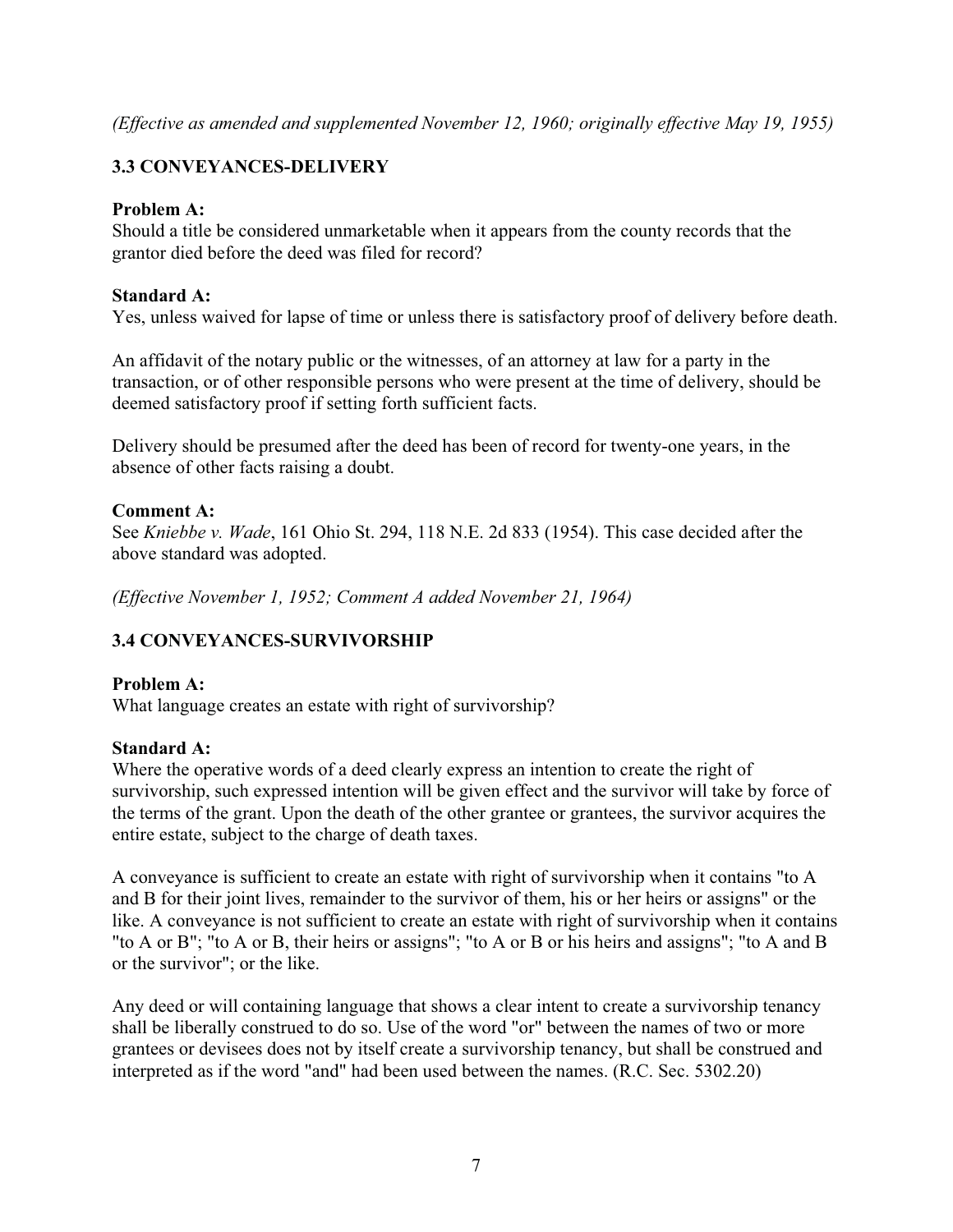## **Comment A:**

Revised Code Section 5302.20 effective on April 4, 1983.

*(Effective as amended November 11, 1989; originally adopted November 1, 1952, and amended May 8, 1969)*

## **Problem B:**

What shall be sufficient proof of the first death of a grantee of a survivorship deed?

#### **Standard B:**

A certificate of transfer as provided in Section 2113.61 under the Revised Code or an affidavit accompanied by a certificate of death. For contents of the affidavit see Revised Code Section 5302.17.

#### **Comment B:**

For property affected by Revised Code Section 5309.09 (Torrenized Property) the procedure for the transfer of the interest of the decedent shall be pursuant to Section 5309.081 of the Revised Code.

#### **Problem C:**

Does subsequent incompetency of one or more of such owners alter the interests so created?

# **Standard C:**

No.

## **Comment C:**

The incident of survivorship is not destroyed.

*(Effective November 15, 1969; replaces Problem C of May 21, 1953)*

## **3.5 CONVEYANCES-PARTNERSHIP**

#### **Problem A:**

What should be required to show the authority of partners to execute conveyances in behalf of the partnership?

#### **Standard A:**

A conveyance from a partnership holding the title is sufficient if it recites that the partners executing it are all the partners, in the absence of information to the contrary. When it does not appear that all the partners executed the conveyance, satisfactory evidence of authority should be required.

Authority of the partner or partners executing the conveyance should be presumed after it has been of record for five years.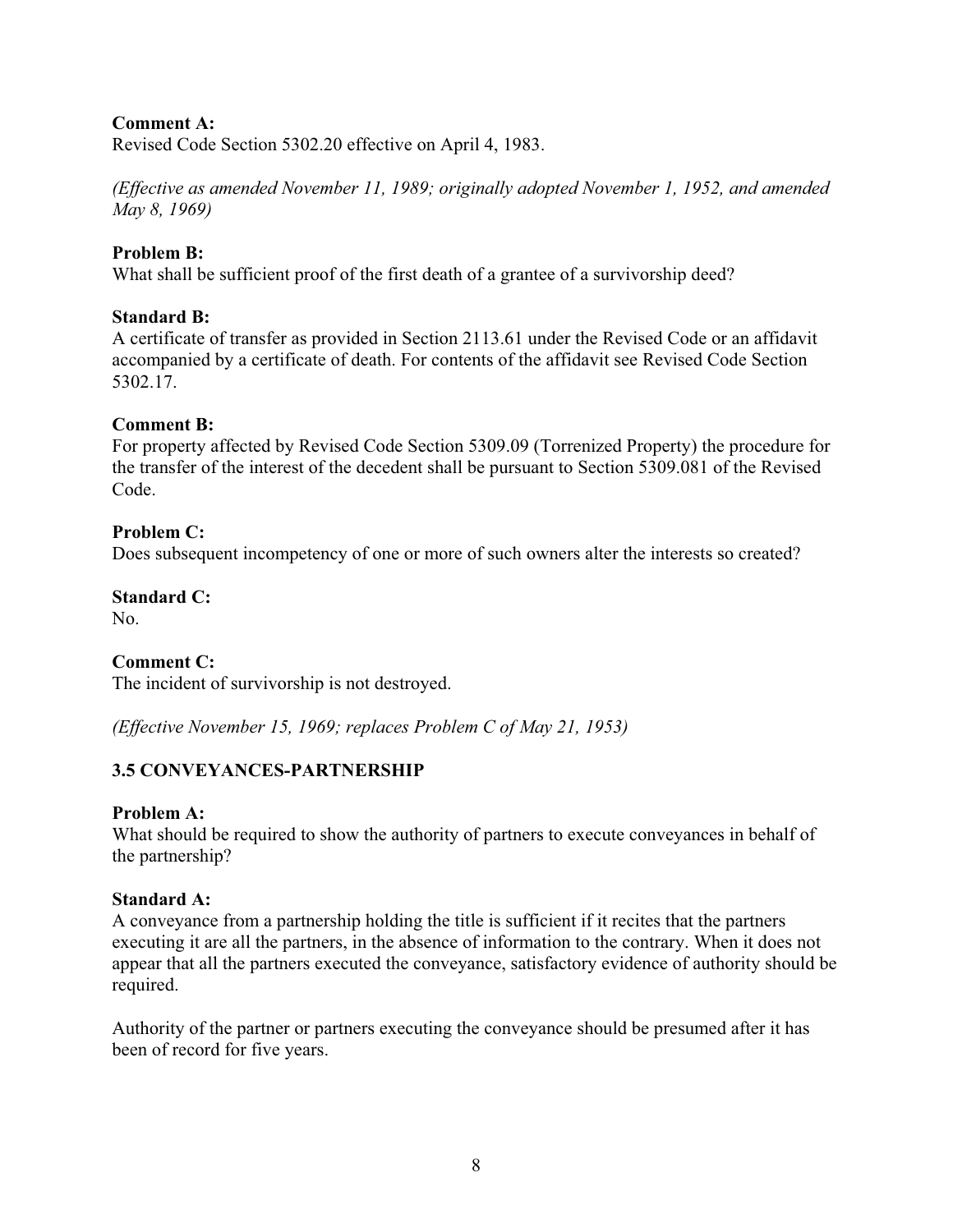#### **Problem B:**

Should an objection be made to the title because a deed to a partnership does not disclose that the grantee is a partnership?

## **Standard B:**

No, but if the partnership name does not contain the names of all of the partners, a fictitious name certificate must be filed in any county where the partnership owns real property. (Revised Code Section 1777.02)

*(Effective November 1, 1952; Standard B amended 10/27/86; effective 11/15/86)*

# **3.6 CONVEYANCES-RECITAL OF MARITAL STATUS**

## **Problem A:**

After what lapse of time should the omission from a deed of a recital of grantor's marital status not be regarded as a defect?

## **Standard A:**

The omission of such recital is not a defect when the deed has been of record for more than fifty years, in the absence of notice of subsequent facts indicating the contrary.

*(Effective November 1, 1952)*

#### **Problem B:**

Should an objection be raised when the chain of title discloses that the grantor previously had a spouse who does not release dower?

#### **Standard B:**

Yes, unless omission of the release is satisfactorily explained.

*(Effective May 21, 1953)*

## **Problem C:**

Should a title objection be made where the deed recites that the grantor is divorced and the record of the divorce proceedings is not available for examination?

#### **Standard C:**

Yes.

*(Effective May 21, 1953)*

#### **Problem D:**

Should the descriptive terms "single," "widow," and "widower" be considered a sufficient showing of marital status?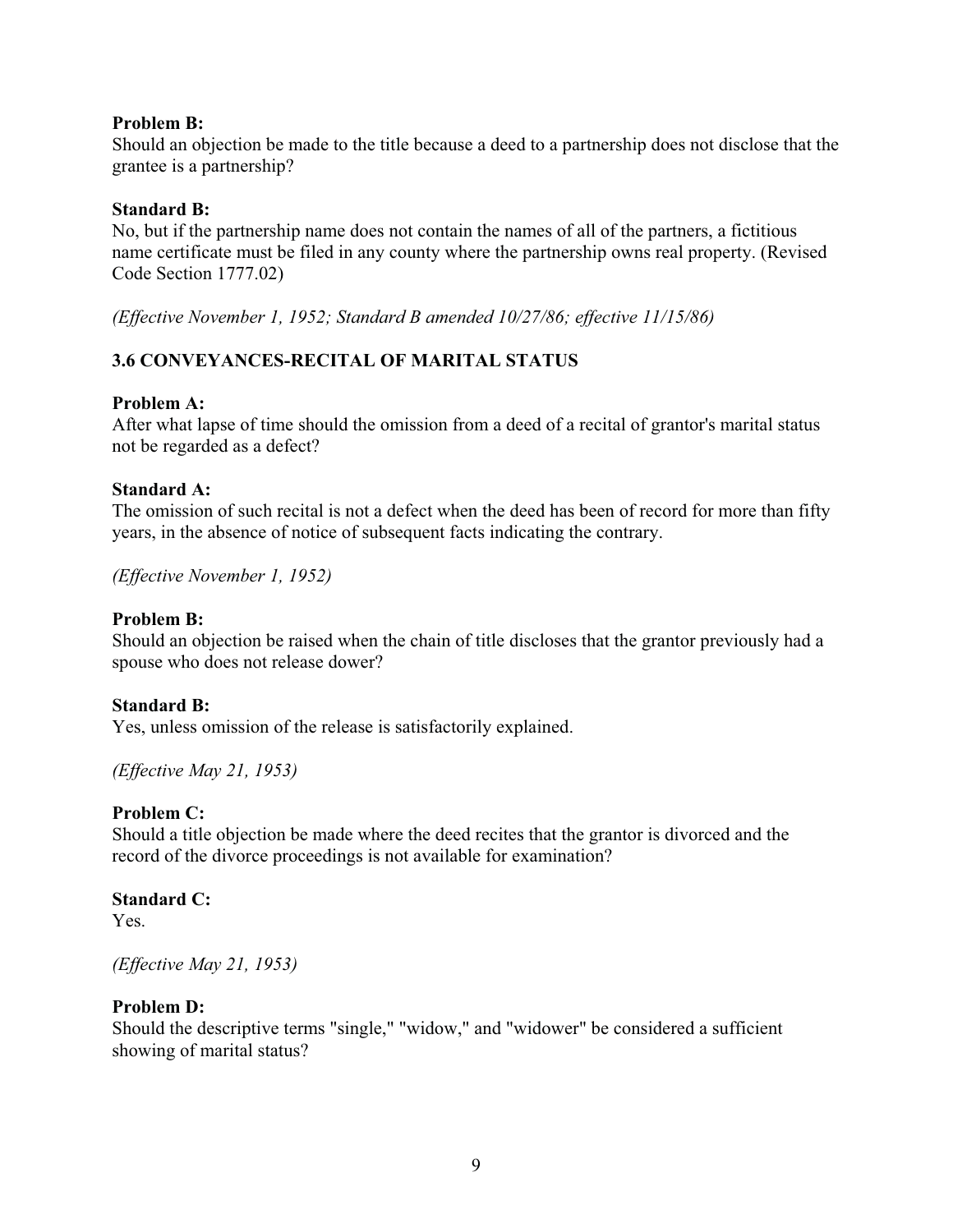#### **Standard D:**

Yes.

## **Comment A:**

The descriptive term "relict" is not sufficient.

*(Effective May 19, 1955)*

## **Problem E:**

Where a trust is not otherwise shown by a recorded instrument, should a release of dower be required from the spouse of a person whose name as grantee, in the deed acquiring title, was followed by "trustee," "as trustee," "agent," or words of similar import?

## **Standard E:**

No, where the conveyance from such grantee is to a bona fide purchaser, unless an instrument has been filed by the claiming spouse of such grantee in accordance with Revised Code Section 2103.021 and if no other instrument containing a description of such lands has been recorded in the office of the recorder of the county in which the land is situated which puts upon inquiry any person dealing with such land that a spouse of such grantee would have a dower interest in such land.

## **Comment E:**

Revised Code Sec. 2103.021 provides that the spouse of such grantee has a continued right to a dower interest when such grantee conveys to a bona fide purchaser only if "such spouse, prior to the recording of such conveyance by such grantee to said purchaser, has recorded in the office of the recorder of the county in which the land is situated, an affidavit describing such land and setting forth the nature of such spouse's interest in such land, and if no other instrument containing a description of such lands has been recorded in the office of the recorder of the county in which the land is situated which puts upon inquiry any person dealing with such land that a spouse of such grantee would have a dower interest in such land." This statute does not purport to cover conveyances to persons who do not qualify as bona fide purchasers.

*(Effective as amended November 14, 1992; prior amendment effective May 20, 1965; prior conflicting standard effective November 17, 1956)*

# **3.7 CONVEYANCES-DATES: OMISSIONS AND INCONSISTENCIES**

## **Problem A:**

Shall errors or omissions in the dates of a conveyance or other instrument affecting title, in themselves, impair marketability?

# **Standard A:**

No.

## **Comment A:**

Even if the date of execution is of peculiar significance an undated instrument will be presumed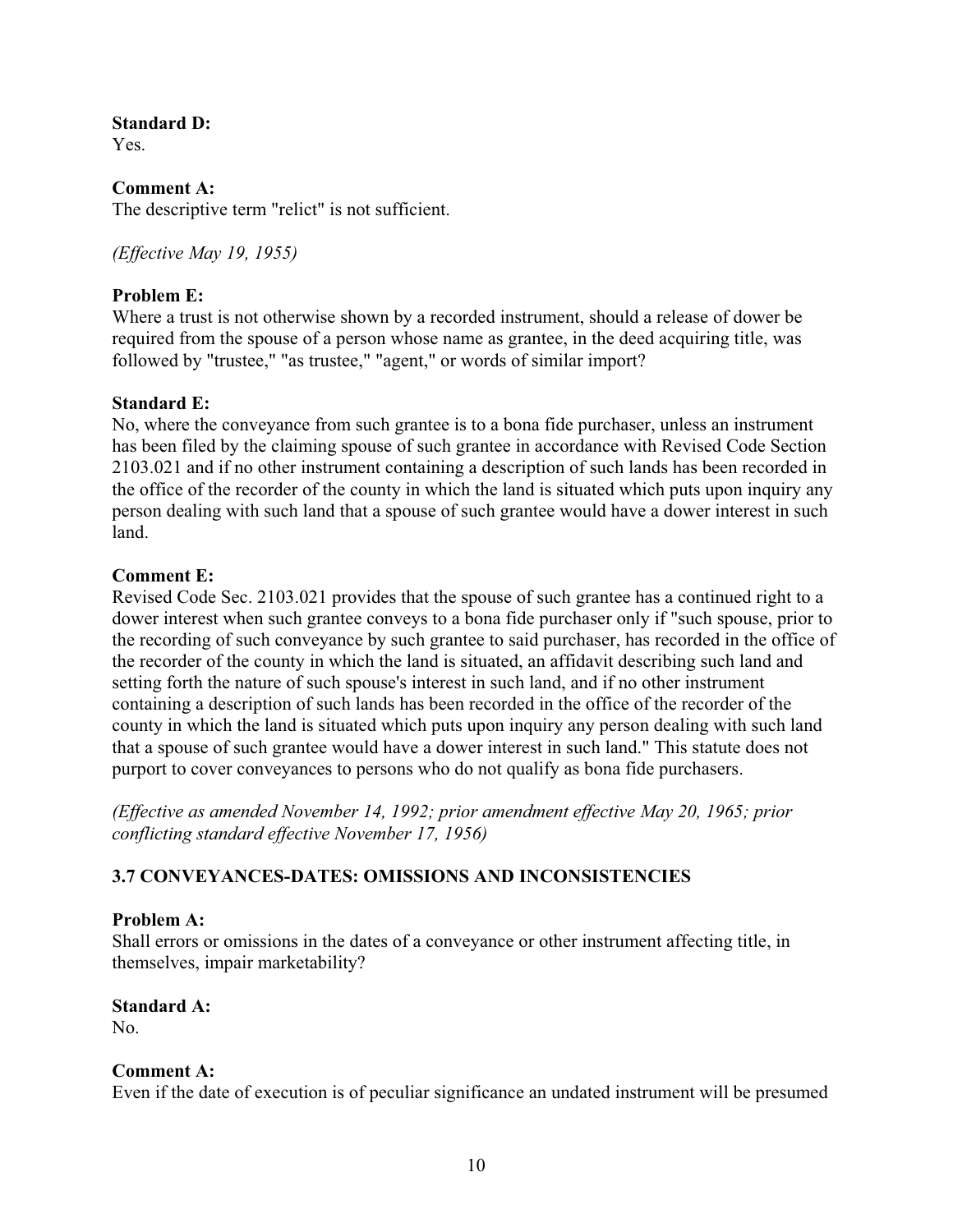to have been timely executed if the dates of acknowledgment and recordation, and other circumstances of record, support that presumption.

Inconsistencies in recitals or indications of dates, as between dates of execution, attestation, acknowledgment or recordation, do not, in themselves, impair marketability. Absent a peculiar significance of one of the dates, a proper sequence of formalities will be presumed notwithstanding such inconsistencies.

*(Effective as amended and supplemented November 12, 1960; originally effective November 1, 1952)*

# **3.8 CONVEYANCES-VARIANCE OF NAME**

## **Problem A:**

When shall a variance between the name of the grantee in the next preceding deed be considered a defect of title?

## **Standard A:**

A variance shall not be considered a defect, in the absence of other facts:

(a) when the name of the grantee agrees with the name of the grantor as the latter appears of record in the granting clause, or in the signature, or in the certificate of acknowledgment;

(b) when the variance consists of a commonly recognized abbreviation or derivative;

(c) when the identity of a corporation can be inferred with reasonable certainty from the names used and other circumstances of record, even though the exact name of the corporation is not used and the variations in the name exist from instrument to instrument. Among other variances, addition or omission of the word "the" preceding the name; use or nonuse of the symbol "&" for the word "and"; use or nonuse of abbreviations for "company," "limited," "corporation" or "incorporated"; and inclusion or omission of all or part of a place or location ordinarily may be ignored. Affidavits and recitals of identity may be used and relied upon to obviate variances too substantial or too significant to be ignored;

(d) when the difference is trivial or the error is apparent on the face of the instrument;

(e) when the names, although spelled differently, sound alike or when their sounds cannot be distinguished or when common usage, by corruption or abbreviation, has made their pronunciation identical, and the instruments are not of recent dates;

(f) when a middle name or initial is used in one instrument and not in another, unless the examiner is otherwise put on inquiry;

(g) when both instruments have been of record for more than 21 years.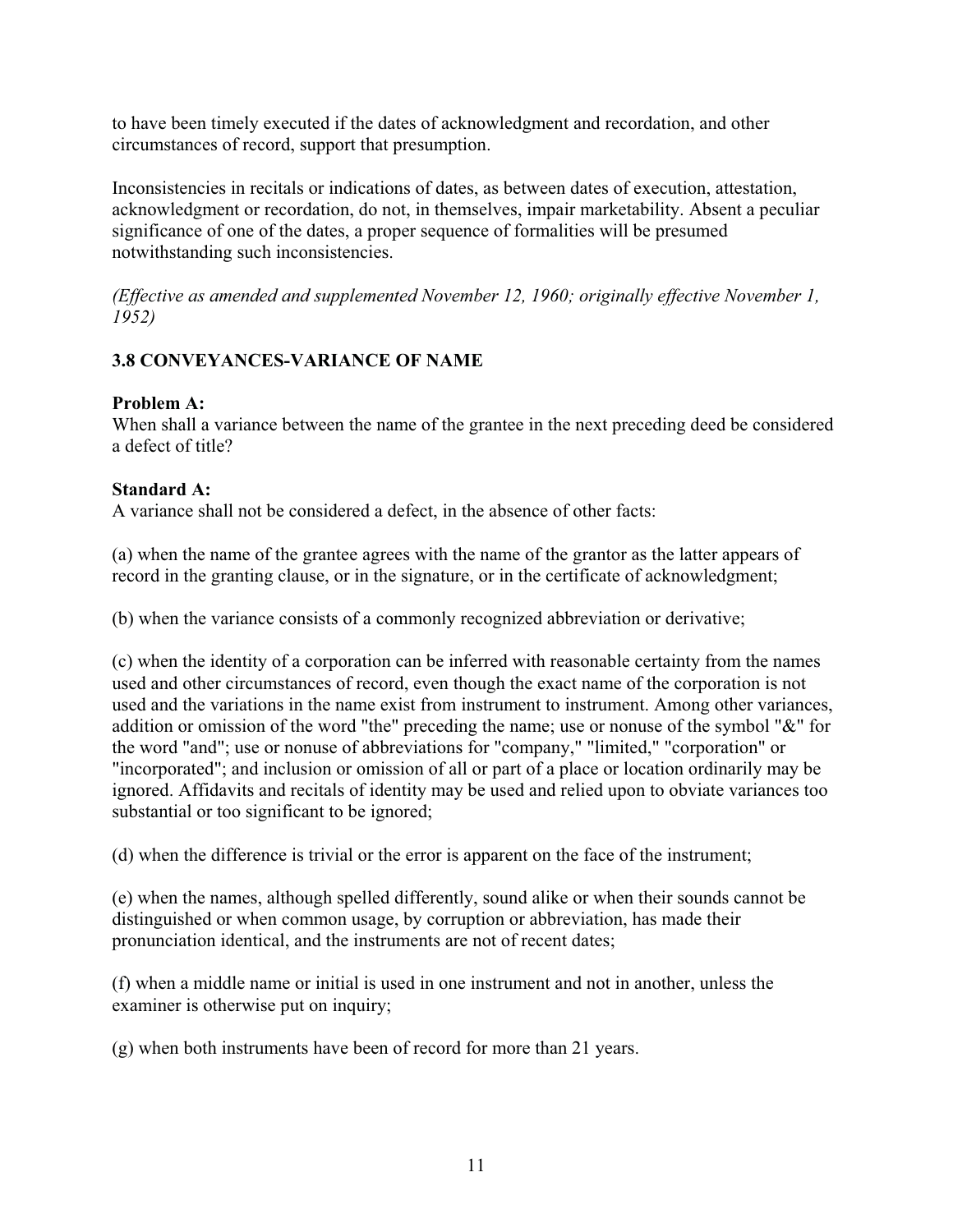*(Originally effective November 1, 1952; amended and supplemented at various times, the last being May 11, 1967)*

## **Problem B:**

Should an objection be made because a grantor or grantee is designated by her husband's given name, as "Mrs. John Doe"?

## **Standard B:**

Yes. Evidence as to the person intended by such designation should be required.

*(Effective as amended May 11, 1967; originally effective May 21, 1953)*

## **Problem C:**

Should an examiner rely upon a recital purporting to cure an error in the name of a person in the chain of title?

#### **Standard C:**

Yes, unless the variance is so great or unless the other circumstances are such as to create a reasonable doubt of the truth of the recital.

*(Effective May 21, 1953)*

# **3.9 CONVEYANCES-POWERS OF ATTORNEY**

#### **Problem A:**

Is one spouse competent to act for the other under a power of attorney to convey the land or to release dower?

#### **Standard A:**

Yes.

## **Problem B:**

Should it be presumed that the donor of a power of attorney was living at the time it was exercised?

#### **Standard B:**

Yes, if the instrument executed pursuant to the power has been of record for more than twentyone years, or if the other circumstances justify the presumption.

*(Effective May 19, 1955)*

#### **Problem C:**

If a power of attorney includes a statement that the power of attorney becomes effective only upon the occurrence of a specified event, as the disability or incapacity or adjudged incompetency of the principal as provided in R.C. Sec. 1337.09, should proof of the occurrence of the contingency be required?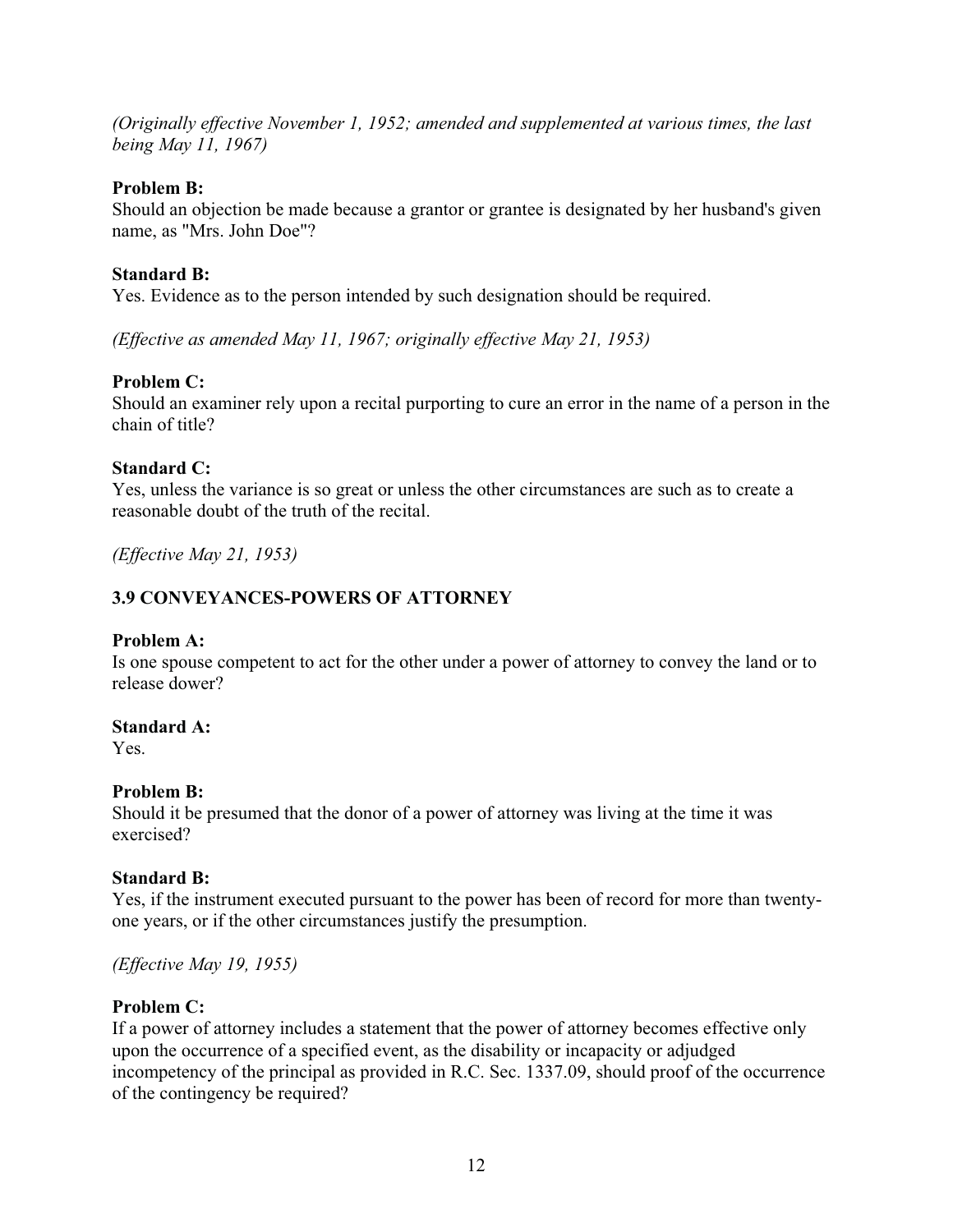## **Standard C:**

Yes, if the instrument provides for the happening of a contingency, proof of that contingent event should be required and recorded.

*(Problem C and Standard C added effective November 11, 1989)*

## **3.10 CONVEYANCES-BY EXECUTOR OR OTHER FIDUCIARY**

## **Problem A:**

Can an executor convey a good title, under an otherwise valid power, immediately after the probate of the will and the filing of the affidavit required under R.C. Sec. 2107.19?

## **Standard A:**

Yes, when sold in good faith and provided proceedings to contest the will have not been commenced and assuming no rights of spouse under R.C. Sec. 2106.16 have been exercised, at the date the deed is delivered. Good faith is ordinarily presumed.

#### **Comment A:**

R.C. Sec. 2113.23 (G.C. Sec. 10509-24) provides that sales made lawfully and in good faith by the executor and with good faith of the purchaser shall be valid as to such executor. It should be presumed the legislature intended to make a conveyance valid as to a bona fide purchaser when making it valid as to the grantor.

*(Effective as amended May 18, 1994. Originally effective November 1, 1952, and amended May 18, 1972)*

#### **Problem B:**

Is a conveyance defective because a fiduciary signs and acknowledges as an individual?

#### **Standard B:**

No, provided the conveyance otherwise clearly shows an intention to convey as fiduciary.

*(Effective May 21, 1953)*

## **3.11 CONVEYANCES-FROM CORPORATION**

#### **Problem A:**

When should the authority and identity of officers of a corporation to execute a corporate deed not be questioned?

#### **Standard A:**

The authority and identity should not be questioned when the deed is executed by an officer, in the absence of known facts creating a doubt. This standard is not intended to apply to the requirements of an attorney for the purchaser from a corporation or an attorney for such a purchaser's mortgage lender at the time of the closing of the purchase or the loan.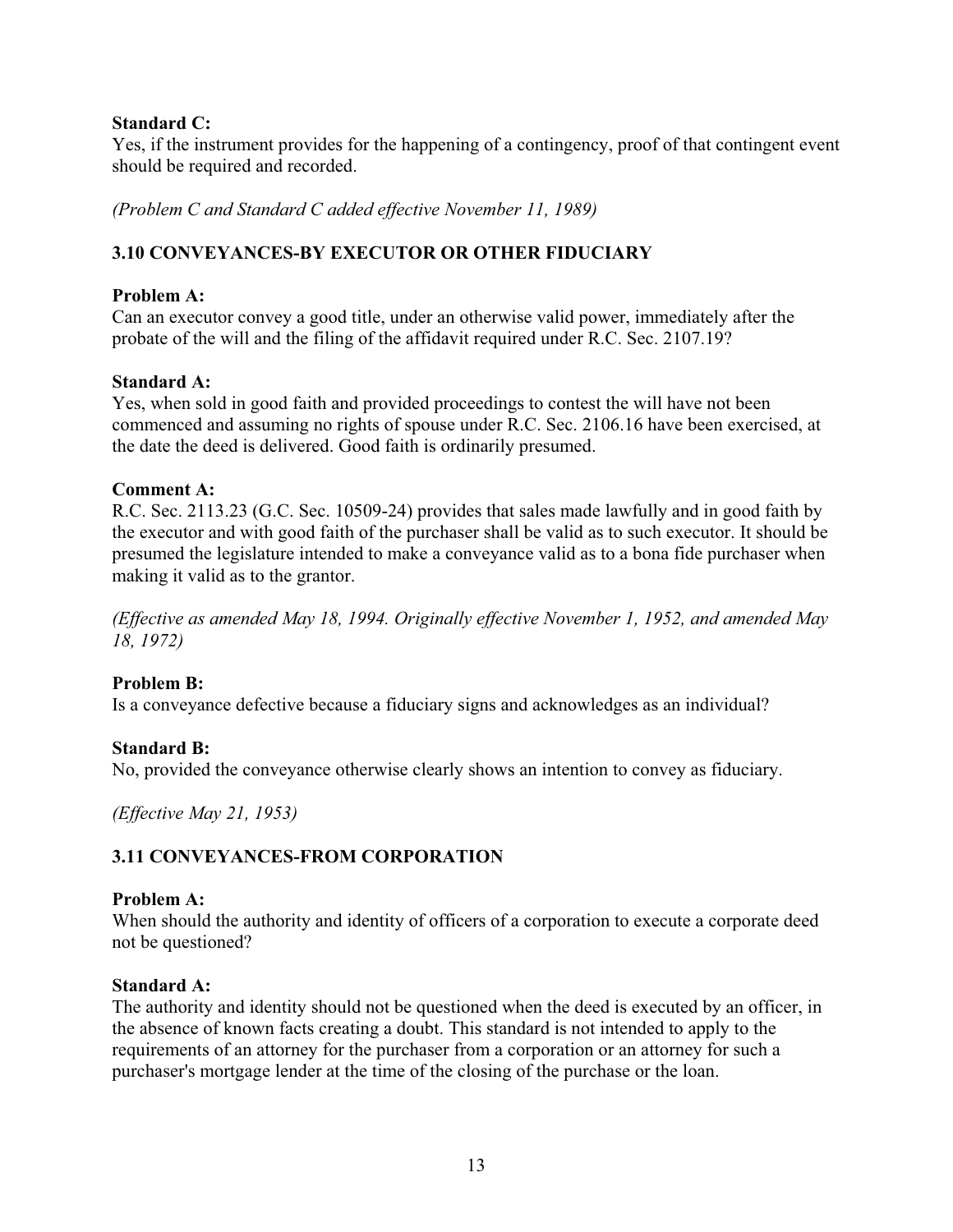*(Effective as amended November 11, 1972; prior inconsistent Standard first effective November 1, 1952 and amended at various times)*

#### **Problem B:**

Is a corporate deed sufficiently executed where the name of the corporation does not appear in the signature or certificate of acknowledgment?

## **Standard B:**

The title is not unmarketable where the deed appears to be signed and acknowledged by the corporate officers if the deed as a whole purports to be that of the corporation.

*(Effective May 19, 1955)*

## **Problem C:**

When should a corporate existence (either foreign or domestic) not be questioned?

## **Standard C:**

Where an instrument of a private corporation appears in the title and has been of record for a period of at least seven years, and the instrument is executed in proper form, the examiner may assume that the corporation was legally in existence at the time the instrument took effect.

*(Effective May 11, 1967)*

# **3.12 CONVEYANCES-RIGHT TO PURCHASE**

#### **Problem A:**

When should a recital, contained in an instrument in the chain of title, of a right to purchase under a contract by a person otherwise a stranger to the title, no longer be considered a cloud?

#### **Standard A:**

After the instrument containing the recital has been of record for 15 years, provided the land has been apparently conveyed to a bona fide purchaser since the date of such instrument..

*(Effective May 19, 1955)* 

## **3.13 CONVEYANCES-DEED FROM STRANGER**

## **Problem A:**

Is a cloud on the title created by a deed or encumbrance from a stranger to the record title?

#### **Standard A:**

A stray deed or other interloping instrument does not create a cloud on the title unless its recitals or other known circumstances are sufficient to put a purchaser on inquiry. Other known circumstances should include the passage of time and consideration of the Ohio Marketable Title Act (R.C. Sec. 5301.47 et seq.).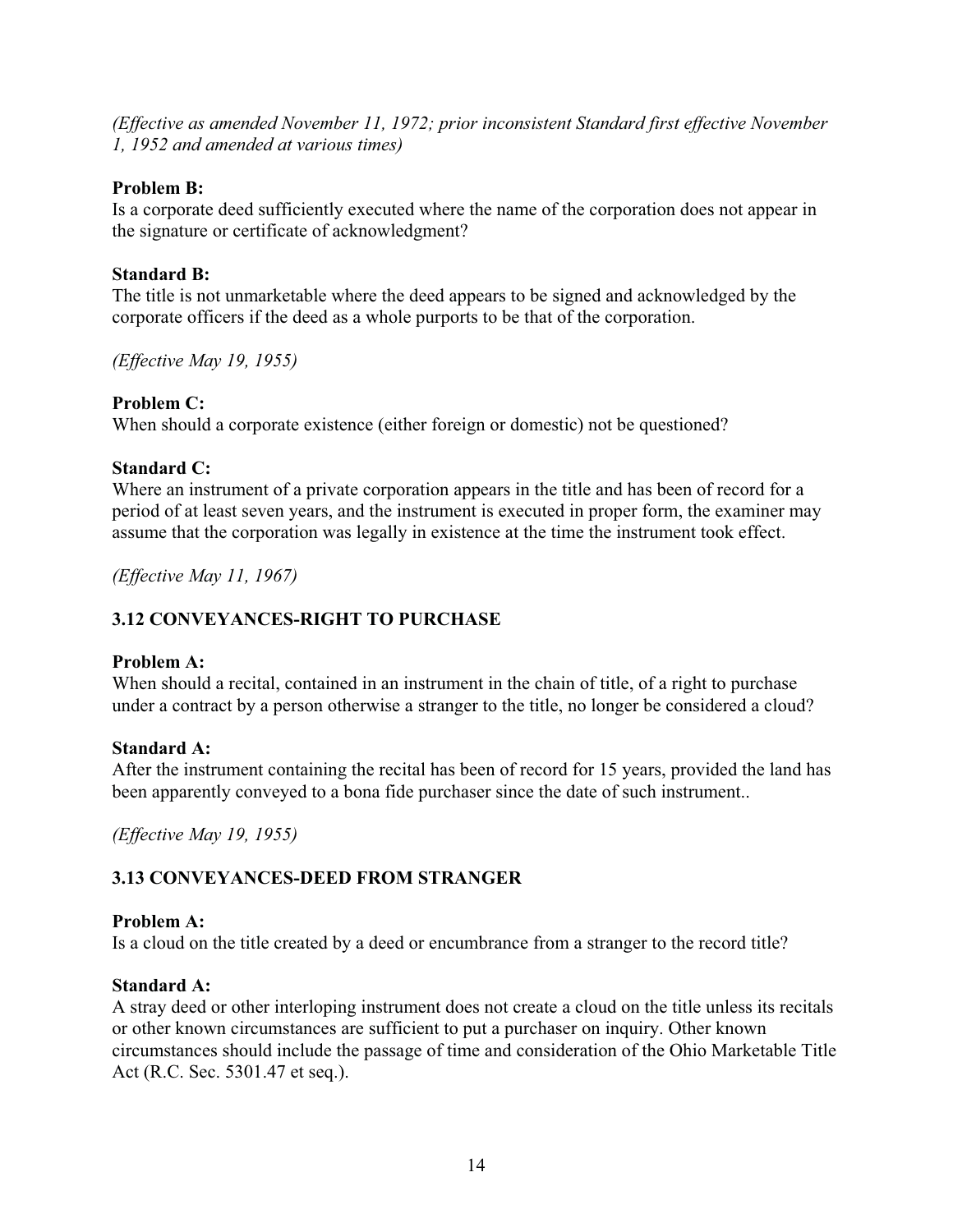## **Comment A:**

The examiner must consider the possible application of the Ohio Marketable Title Act (R.C. Sec. 5301.47 et seq), under which a stray deed can become the "root of title" to a competing chain of record title that is superior to the chain of transactions being searched.

*(Effective as amended May 15, 1991; originally effective May 19, 1955)*

# **3.14 CONVEYANCES-DEEDS SUBSEQUENT TO MORTGAGE**

#### **Problem A:**

Is title unmarketable where a mortgagor has made an absolute deed to the mortgagee subsequently to the mortgage?

#### **Standard A:**

Such facts do not make a title unmarketable.

*(Effective May 19, 1955)* 

## **3.15 QUIT CLAIM DEEDS**

#### **Problem A:**

Does the fact that a conveyance necessary to the chain of title, including the conveyance to the proposed grantor, is a quit claim deed impair marketability or necessitate inquiry or corrective action?

#### **Standard A:**

No.

*(Effective November 12, 1960)*

## **3.16 FEDERAL REVENUE STAMPS**

**(Repealed October 27, 1986)** 

## **3.17 CONVEYANCES-BY HEIRS OR DEVISEES**

#### **Problem A:**

Does the fact that a decedent's estate has not been closed prevent his heirs or devisees from conveying good title?

#### **Standard A:**

No, provided any estate or inheritance tax liens to which the estate is subject are either discharged or the real property in question released therefrom, and provided one or more partial accounts of the fiduciary have been approved which appear to show payment of all claims against the estate.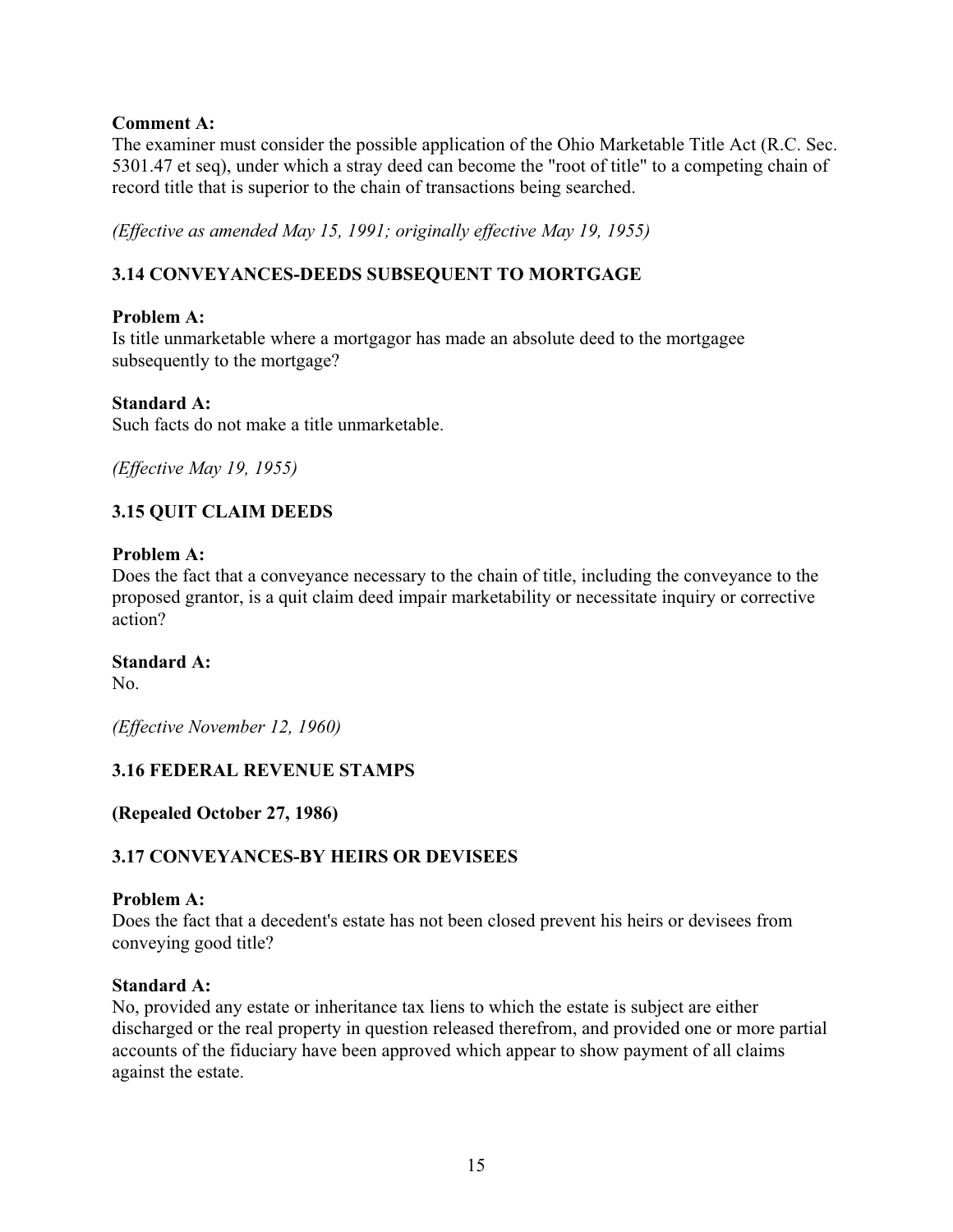## **Comment A:**

If decedent has been dead more than ten years, any estate or inheritance tax liens will have expired. Sec. 5731.171, R.C. (Ohio Inheritance Tax), Sec. 5731.38 R.C. (Ohio Estate Tax) and Sec. 6324(a)(I), Int. Rev. Code (Federal Estate Tax). If administration proceedings have been pending four years or more, consideration should be given to the effect of Sec. 2117.36, R.C. with respect to claims against the estate.

Depending on the circumstances of the particular case, other things may sometimes prevent the heirs or devisees from conveying good title, such as a pending or possible will contest, a statutory bar to taking an inheritance or devise, an unresolved question concerning the identity of the heirs or devisees, one or more competing rights of the surviving spouse, unpaid legacies which are a charge against the real property in question, etc.

*(Effective as amended November 15, 1975; originally effective May 11, 1967)*

## **3.18 UNRECORDED DISCLOSED TRUSTS**

#### **Problem A:**

Should objection be made to a title dependent upon a disclosed trust not of record?

## **Standard A:**

Yes, unless there is placed of record either (1) excerpts of the operative provisions of the trust agreement, together with an affidavit that it is a true copy of the text in the trust agreement, or (2) a Memorandum of Trust, setting forth (a) the names and addresses of the settlor and trustee of the trust, (b) date of execution, and (c) those powers specified in the trust relative to the acquisition, sale, or encumbering of real property by the trustee or conveyance by the trustee, and (d) any restrictions on those powers. Such Memorandum of Trust shall be executed by the settlor and trustee, attested by witnesses, and acknowledged by a settlor and trustee in accordance with the provisions of Ohio real property law governing the execution and acknowledgment off deeds (R.C. 5301.01, effective August 10, 1994)

*(Effective as amended May 18, 1995; originally effective November 15, 1986)*

# **3.19 RE-RECORDING OF DEFECTIVE DEED, AFTER CORRECTIONS**

#### **Problem A:**

Under what circumstances may a deed containing errors of content or execution be corrected and re-recorded, and be acceptable for clearing of title?

#### **Standard A:**

The answer depends on the nature of the defect. In general, a change made to clarify or to complete a document may be accomplished by refiling, but a change made to alter the nature of the document is ineffective.

#### **Comment A:**

The following are examples of changes that are permissible to: correct a spelling to add an initial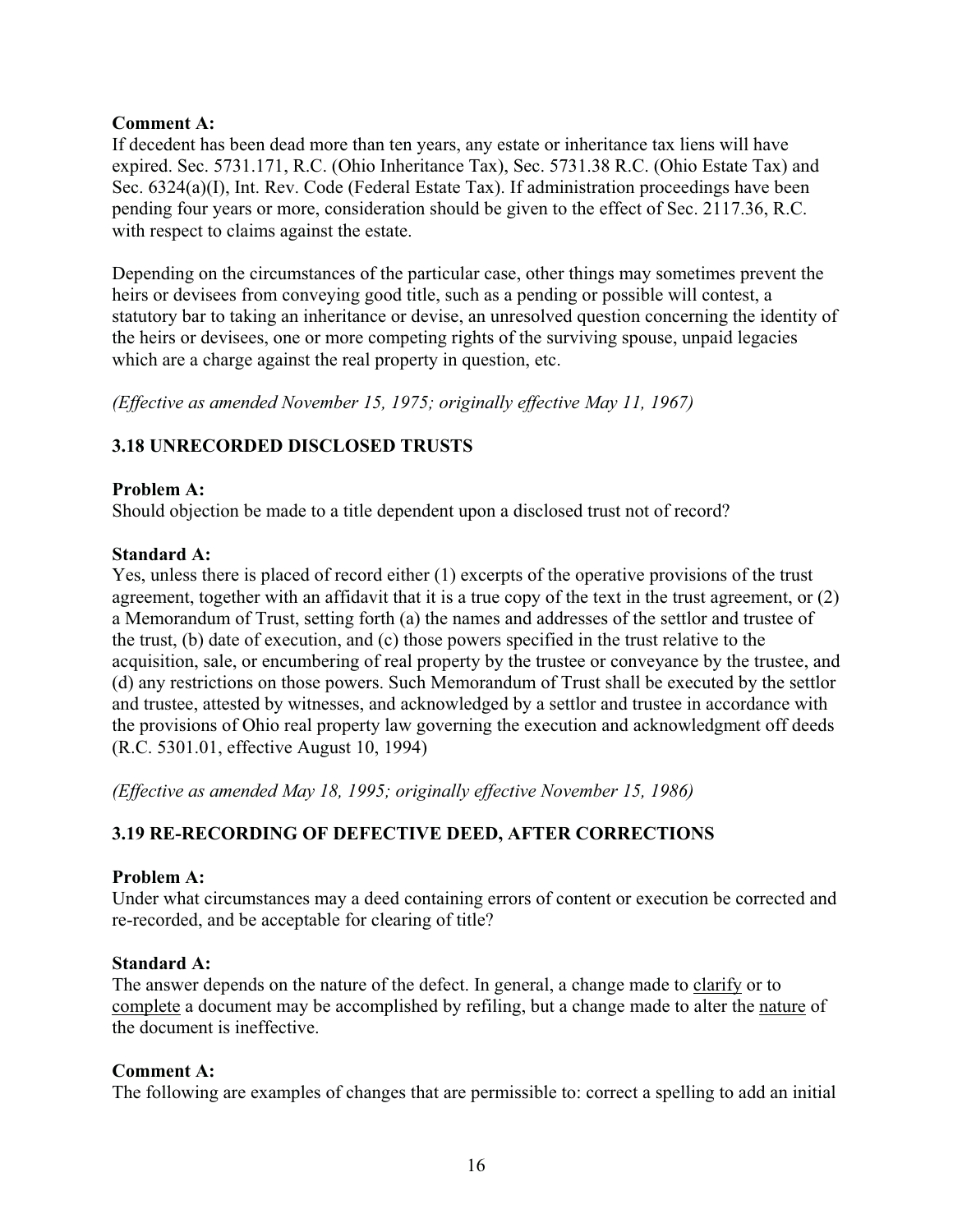in the name of grantor or grantee; to show the correct tax-mailing address of the grantee; to make a minor correction in the legal description; to correct a minor defect in the attestation or acknowledgment.

If the grantors should reacknowledge the instrument before it is refiled, then an error or omission may be corrected; or a missing marital status may be recited; or correction made to correct serious errors or admissions in a legal description.

The following are examples of changes that are impermissible: to add or delete a grantee; to make major changes in the legal description — for example: Lot 1 conveyed, whereas Lot 11 intended to be conveyed; to add or delete restrictive covenants or easements.

Particular circumstances can alter generalities. A grantee may not confer good title on himself or herself by adding or deleting a few words to a deed and recording it; nor may a grantor diminish (although he or she may augment) a title previously conveyed.

*(Effective May 18, 1994)*

## **4.1 ENCUMBRANCES-COURT COSTS**

#### **Problem A:**

When should an objection be made to a title because of unpaid court costs assessed against one or more owners in the chain of title?

#### **Standard A:**

An objection should be made only when such unpaid costs are a lien.

#### **Comment A:**

Court costs are a lien only when execution has been duly levied on the property or when a certificate of judgment has been filed during the judgment debtor's ownership of the property.

*(Effective November 1, 1952)*

## **4.2 ENCUMBRANCES-ESTATE (INHERITANCE) TAX**

#### **Problem A:**

Is a decedent's real property divested of the lien of the state estate (inheritance) tax by a conveyance by an executor acting pursuant to a testamentary power of sale?

#### **Standard A:**

No, if decedent died prior to April 1, 1972; yes, if decedent died on or after that date, provided the conveyance is to a bona fide purchaser for an adequate consideration.

#### **Comment A:**

As to the estates of persons who died prior to April 1, 1972, there is not sufficient authority to justify omission of the lien from the title report. As to the estates of persons dying on or after that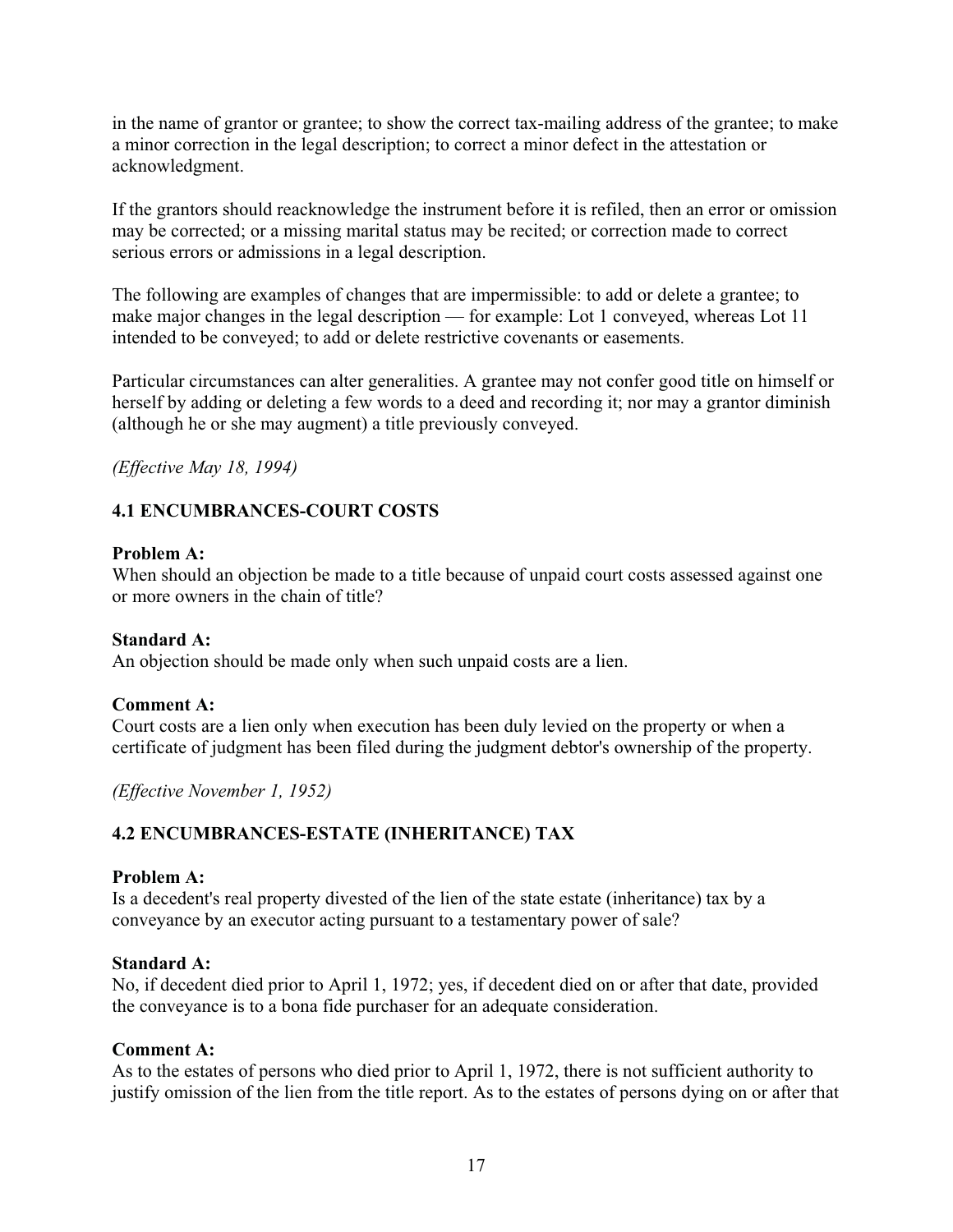date, see R.C. Sec. 5731.37(A)(2), as amended, effective April 1, 1972. The lien is divested generally after ten years from the date of decedent's death. R.C. 5731.171 (Inheritance Tax); R.C. Sec. 5731.38 (Estate Tax).

*(Effective as amended November 11, 1972; originally effective May 21, 1953 and amended at various times)*

# **Problem B:**

Should a title be considered unmarketable in the hands of a purchaser, encumbrancer or lessee for value, as disclosed by the record, whose grantor acquired title by gift, the donor of which gift survived the gift, if made prior to July 1, 1968 (R.C. Sec. 5731.04, Inheritance Tax), by more than two years; and, if made after June 30, 1968 (R.C. Sec. 5731.05, Estate Tax), by more than three years?

## **Standard B:**

No.

*(Effective as amended November 13, 1971; originally effective November 16, 1957)*

# **4.3 ENCUMBRANCES-RELEASE BY ATTORNEY**

## **Problem A:**

Does the attorney for a judgment creditor have implied authority to release specific land for a lien, or to satisfy the judgment upon partial payment, or to assign the judgment?

## **Standard A:**

Only the judgment creditor may assign, waive or partially release the judgment. The attorney may release the judgment only if the judgment is paid in full. An attorney for a judgment creditor by reason of the limited agency relating to the case, cannot, without specific authority from his client, assign, waive or partially release the judgment. See *Card v. Walbridge*, 18 Ohio 411 (1849); *Wilson, et al. v. Jennings, et al.*, 3 Ohio St. 528 (1854), *Beard v. Westerman*, 32 Ohio St. 29 (1876); *Countee v. Armstrong*, 9 Dec. Rep. 62 (1876); *Holdon v. Lippert*, 4 O.C.D. 527, 12 C.R. 767 (1894); and *Harrison v. Kirk Bride*, 16 O.D. 389 (1883).

*(Effective as amended November 16, 1957; originally effective May 21, 1953)*

# **4.4 ENCUMBRANCES-LEASES**

## **Problem A:**

Should an oil, gas or coal lease be shown when satisfactory evidence is furnished that rentals are in default and that minerals are not being produced?

## **Standard A:**

No, provided further that the primary term of the lease has expired.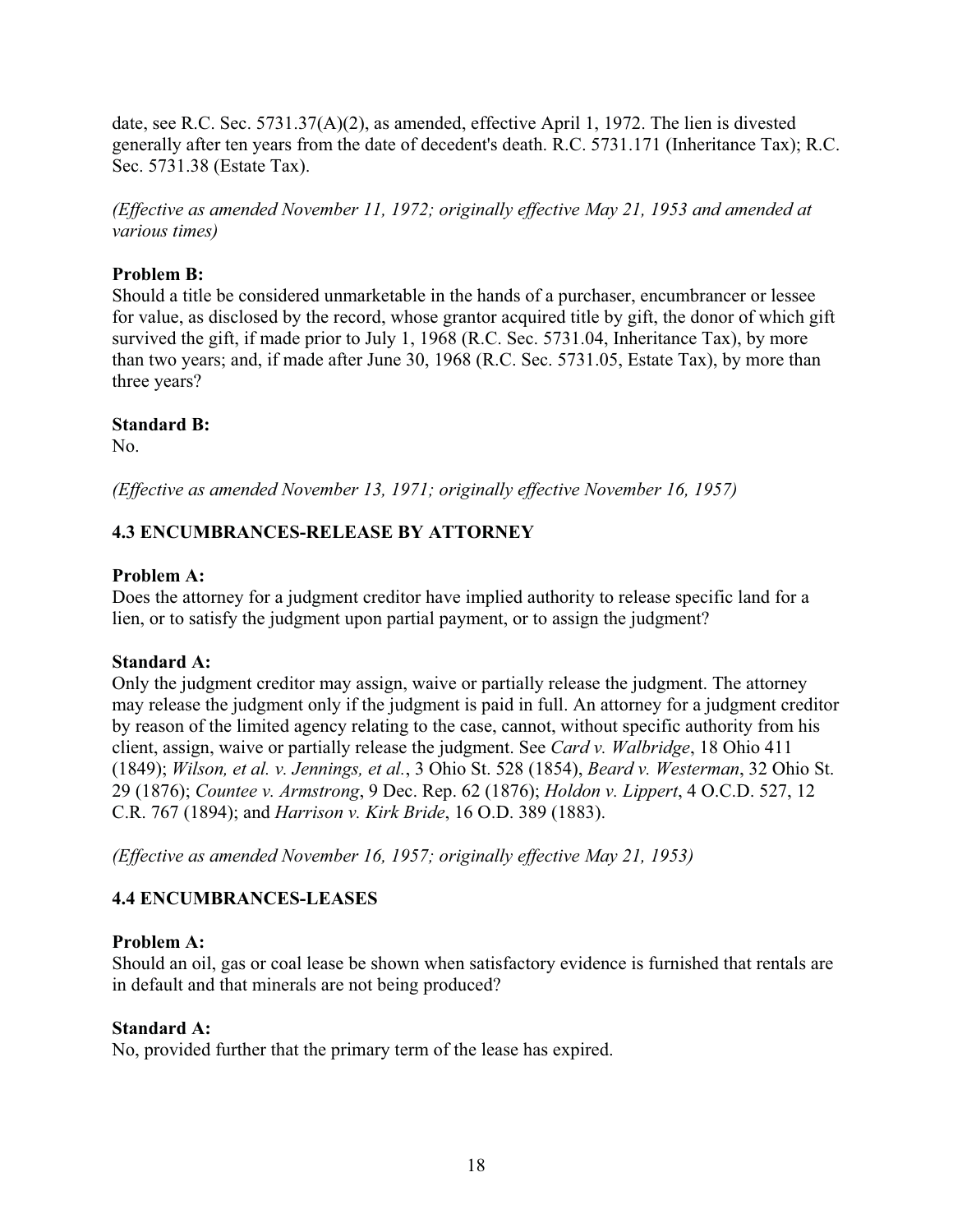# **Comment A:**

See R.C. Sec. 5301.332.

*(Effective as amended May 20, 1965; originally effective May 21, 1953)*

## **Problem B:**

May an examiner omit from his opinion reference to a recorded lease when the terms expressed in the lease have expired?

## **Standard B:**

Yes, in the absence of notice of renewal arising from possession, record or otherwise.

*(Effective November 12, 1960)*

# **4.5 ENCUMBRANCES-FORECLOSED MORTGAGES**

#### **Problem A:**

Should any record of a mortgage release in the office of the County Recorder be required when the mortgaged land has been conveyed pursuant to a proper foreclosure sale?

## **Standard A:**

No.

*(Effective May 21, 1953)*

## **Problem B:**

Should the title to real estate be considered unmarketable if any lien thereon has been judicially extinguished but no record of its cancellation has been noted on the record of such lien?

#### **Standard B:**

No. The examiner is, however, reminded of the Federal right of redemption pursuant to 28 U.S.C. §2410(c), which provides, in pertinent part, as follows:

"Where a sale of real estate is made to satisfy a lien prior to that of the United States, the United States shall have one year from the date of sale within which to redeem, except that with respect to a lien arising under internal revenue laws, the period shall be 120 days or the period allowable for redemption under state law, whichever is longer,..."

To which reference should be made.

*(Effective May 16, 1957. Standard B was amended September 1999.)*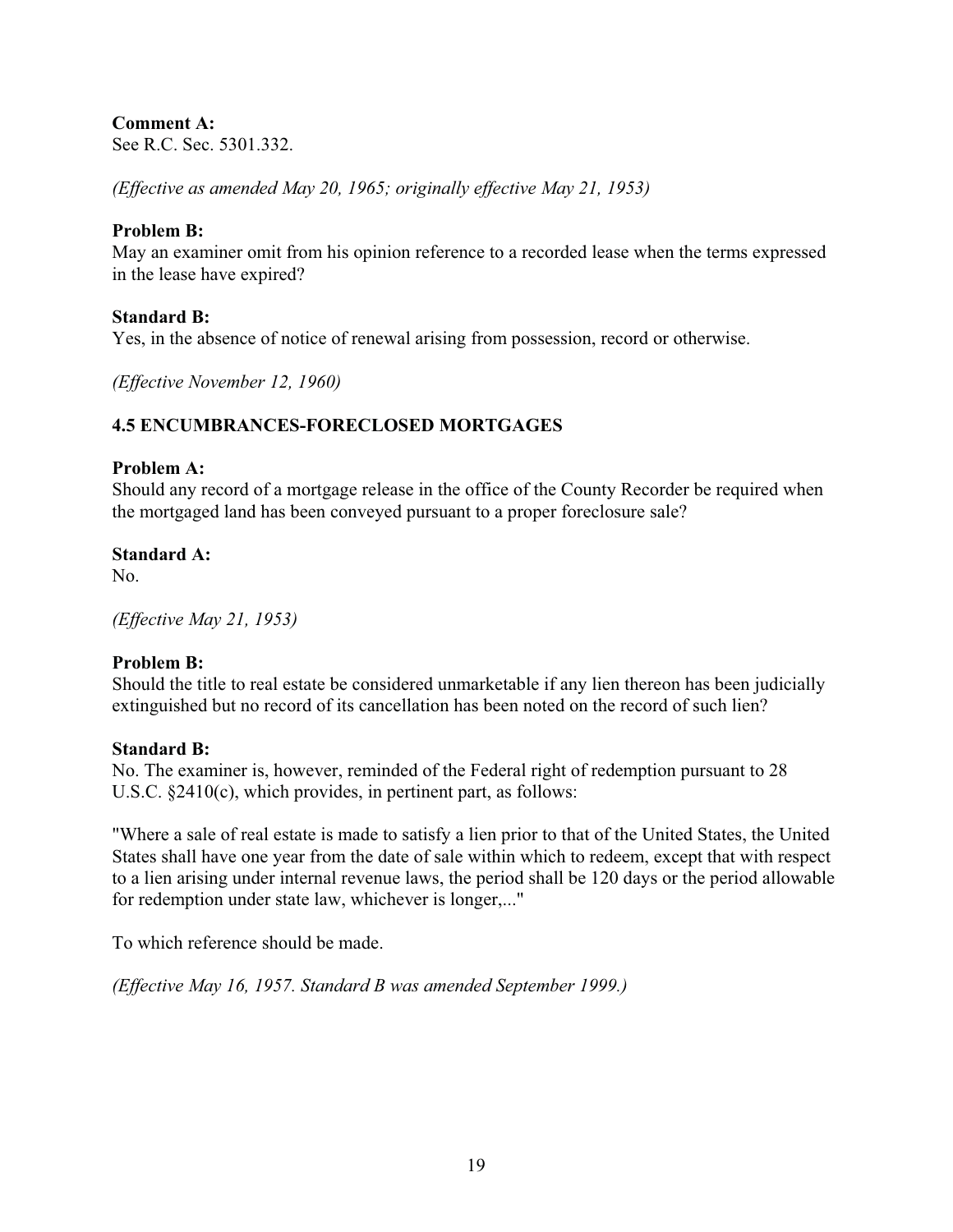## **4.6 ENCUMBRANCES-JUDGMENT AGAINST HEIRS**

#### **Problem A:**

Where a will authorizes the executor to sell real estate and sale is made pursuant to such power, do judgments against the heirs or devisees affect the marketability of title to the land so sold?

#### **Standard A:**

No.

*(Effective November 12, 1960)*

## **4.7 ENCUMBRANCES-BUILDING AND USE RESTRICTIONS WITH FORFEITURE PROVISIONS**

#### **Problem A:**

After what period of time should a breach of building and use conditions which entail a forfeiture of title be disregarded?

#### **Standard A:**

A title should not be considered unmarketable because of a breach of a condition or conditions as to building and use which entail a forfeiture of title if satisfactory proof is furnished that such breach has existed for more than thirty years.

#### **Comment A:**

Satisfactory proof may be affidavits as to the facts of breach, recorded instruments in the chain of title, certificate of registered surveyor.

*(Effective November 12, 1960)*

## **4.8 ENCUMBRANCES-SUBSCRIPTION OF SUBDIVISION PLAT BY LIEN HOLDERS**

#### **Problem A:**

Is the statutory dedication of subdivision plat affected by failure of lien holders to join in the dedication?

#### **Standard A:**

No.

#### **Comment A:**

However, the rights of the lien holder continue unaffected by the platting and dedication.

*(Effective May 8, 1969)*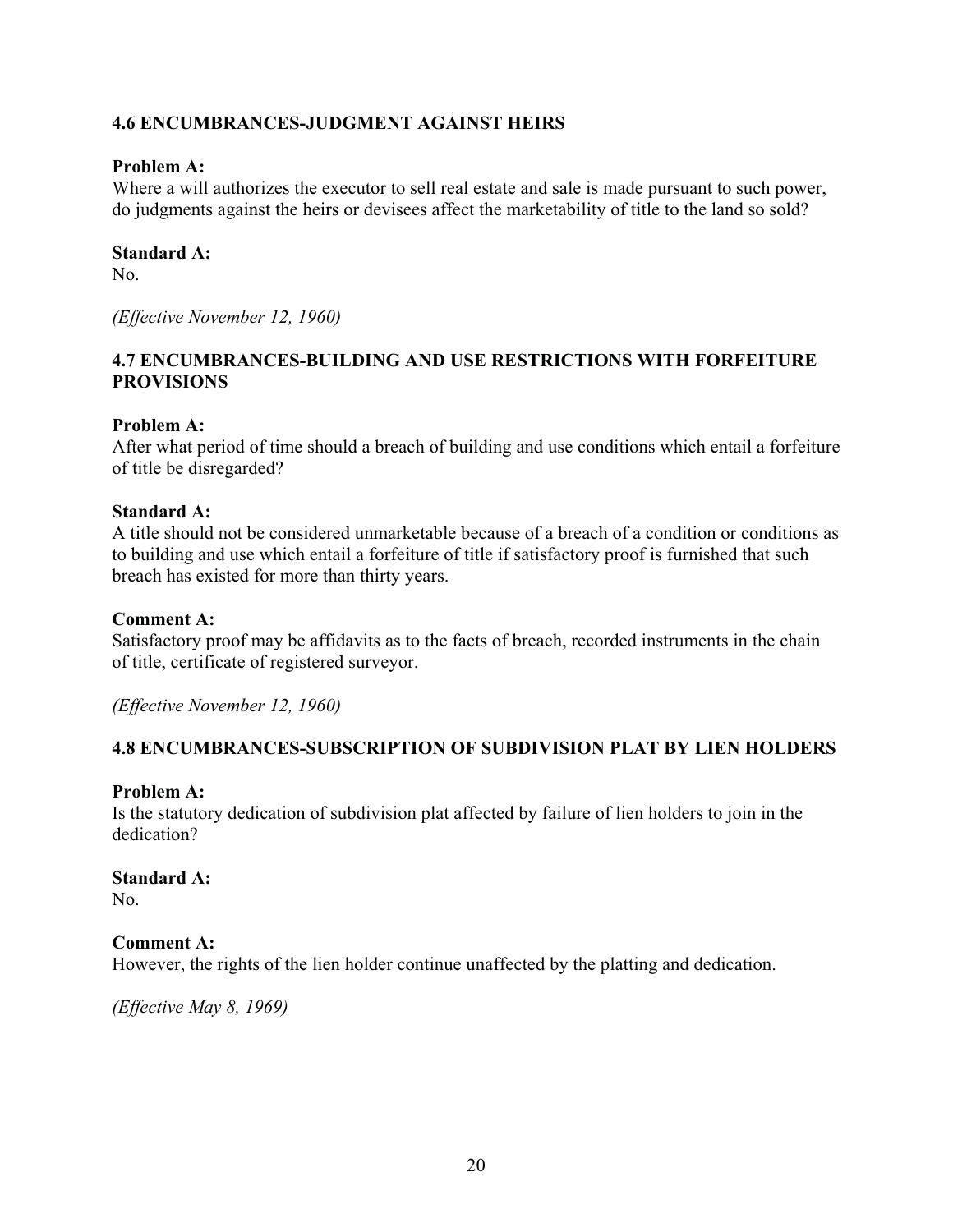# **4.9 ENCUMBRANCES- CURRENT AGRICULTURAL USE VALUATION**

## **Problem A:**

Is the title examiner under a duty to report that the land has been certified for Current Agricultural Use Valuation for reduced taxation?

#### **Standard A:**

Yes.

## **Comment A:**

Pursuant to R.C. Sec. 5713.31 et seq., so long as the owner of farm land annually renews the qualifications for reduction in taxation, no lien arises. However, in any year that the land loses its agricultural tax status, there arises a charge levied upon such land in an amount equal to the tax savings during the three preceding tax years. This lien continues upon the title of a subsequent owner. There is no limitation upon the duration of the lien.

*(Effective November 9, 1991)*

# **4.10 ENCUMBRANCES-MORTGAGE RELEASE BY CORPORATION**

## **Problem A:**

When should the authority and identity of a person or persons executing a mortgage release on behalf of a corporate mortgagee be questioned?

## **Standard A:**

The authority and identity should not be questioned in the absence of known facts creating a doubt.

*(Effective May 9, 2001)*

## **4.11 ENCUMBRANCES – RELEASE OF RE-RECORDED MORTGAGES**

## **Problem A:**

When a mortgage has been re-recorded and there is a valid release by separate instrument of record making reference to the volume and page of either of the original recording or of the rerecording of the mortgage, but not both, should the mortgage be treated as having been properly released?

#### **Standard A:**

Yes, but only if such release was recorded after the re-recording of the mortgage.

#### **Comment A:**

Mortgages are re-recorded to correct clerical or scrivener's errors, and re-recording does not alter, amend or otherwise change the obligations of the mortgagors under the mortgage. Historically, mortgages were often released by marginal notation, which clearly indicated the mortgagee's intention to release the mortgage as recorded, and as re-recorded, since the notation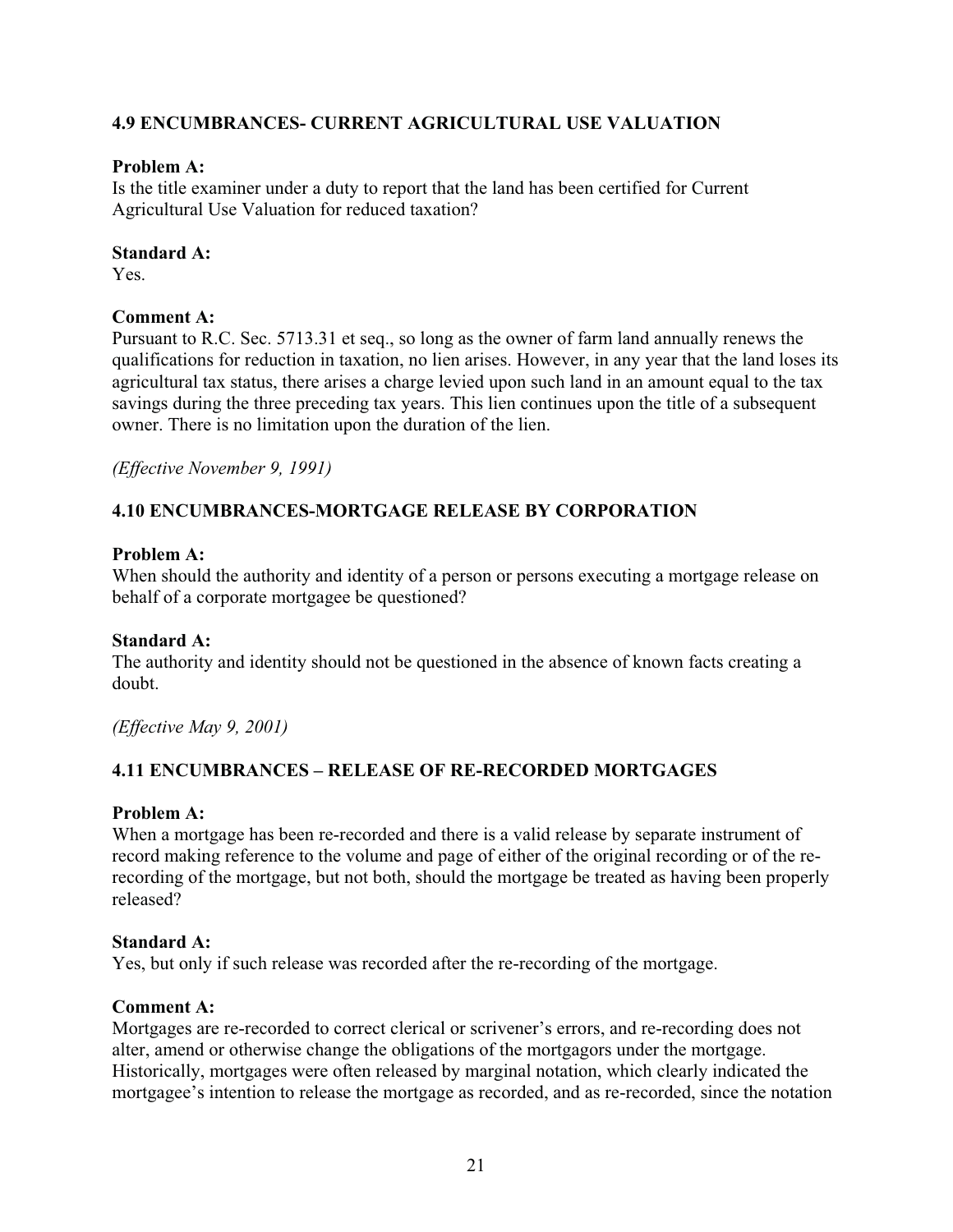of release was on the original instrument. Now, pursuant to R.C. 5301.28, county recorders may, and frequently do, require that all releases of mortgages be made by separate instrument. Those separate instruments may, in error, fail to reference the original volume and page of recording of the mortgage and/or the volumes and pages of any re-recordings thereof. Such defects in releases of mortgages being made by separate instruments do not cause the subject real estate to be considered unmarketable and an examiner may omit from his opinion reference to any such rerecorded mortgage if: (a) a release of mortgage by separate instrument correctly references either the volume and page of the recording or of any re-recording thereof, and (2) such release was recorded after all re-recordings of the mortgage. If the release was recorded before the mortgage was re-recorded, the re-recording of the mortgage may constitute an attempt by the mortgagee to assert a mortgage canceled in error, and in such an instance the re-recorded mortgage should still be identified as an encumbrance against the real property.

*(Effective November 7, 2003)*

# **5.1 PROBATE COURT PROCEEDINGS- INVENTORY**

#### **Problem A:**

Does omission of the real estate from the inventory and appraisement cast a cloud on the title?

## **Standard A:**

No, such omission standing alone does not affect marketability.

*(Effective November 1, 1952)*

## **5.2 PROBATE COURT PROCEEDINGS- DEBTS AFTER FOUR YEARS**

#### **Problem A:**

Should objection be made to the title of a purchaser from the heirs on account of decedent's unpaid debts (a) where the estate had not been administered and more than four years have elapsed since decedent's death, or (b) where the final account has not been approved in the administration and more than four years have elapsed since the granting of letters without suit to subject the real estate having been commenced?

# **Standard A:**

No.

## **Comment A:**

The rule of this standard is set forth in R.C. Sec. 2117.36. The lien of estate (inheritance) tax is not barred by the four year statute of limitations. R.C. Sec. 2117.06 should also be considered.

#### **Advisory Note:**

This standard has been referred to the Title Standards Committee of the Real Property Section for study and possible revision to conform with the recent amendments to R.C. Sec. 2117.06.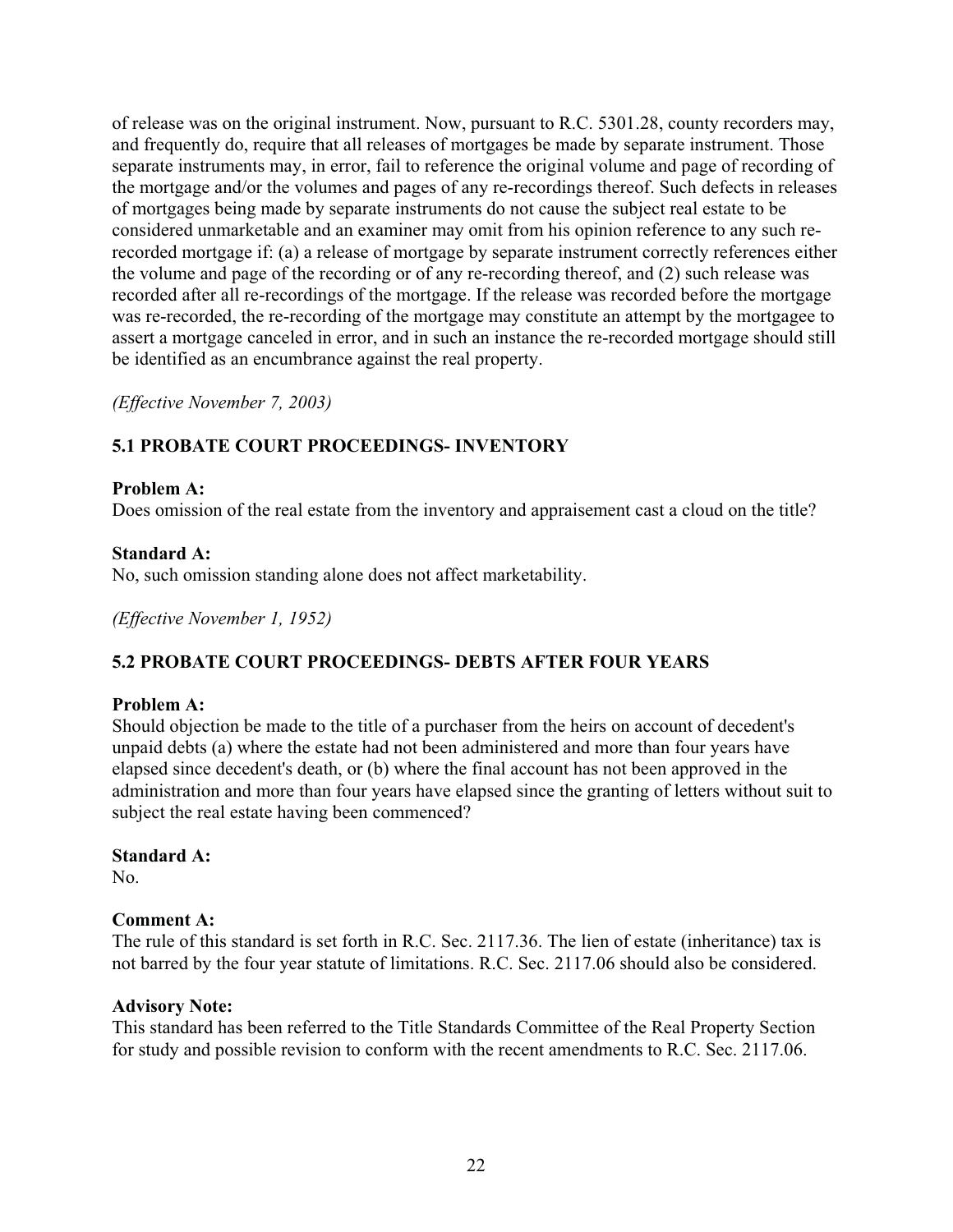*(Amended effective November 14, 1992; prior amendment effective May 15, 1991; originally effective May 21, 1953)*

# **5.3 PROBATE COURT PROCEEDINGS- CERTIFICATES FOR TRANSFER**

# **Problem A:**

Do errors in a certificate for transfer from probate court affect the title?

# **Standard A:**

No. Objections on account of errors in a certificate for transfer should not be made (a) unless the errors are such as to cause future difficulties to a client in obtaining a transfer on the tax records, or (b) unless the terms of the certificate raise a reasonable doubt of the facts of ownership shown by other records of title.

*(Effective May 21, 1953)*

# **Problem B:**

Should a recital as to heirship in an instrument, verified pleading or decree be accepted as proof of the facts stated in lieu of a certificate of transfer or an affidavit of transfer?

# **Standard B:**

Yes, provided the instrument or verified pleading has been of record for more than thirty years and is not in conflict with other instruments of record.

*(Effective as amended November 17, 1956; originally effective May 21, 1953)*

# **5.4 PROBATE COURT PROCEEDINGS- SUMMARY LAND SALE**

# **Problem A:**

Should failure to give notice of any kind in summary land sale proceedings pursuant to R.C. Sec. 2127.11 render the title unmarketable?

# **Standard A:**

No.

# **Problem B:**

Is a summary land sale valid when prosecuted under R.C. Sec. 2127.11 by a commissioner appointed by the court as provided by R.C. Sec. 2113.03 in estates under \$3000?

## **Standard B:**

No, only an executor or administrator is authorized to institute summary land sale proceedings.

*(Effective as amended January 18, 1991; originally effective May 21, 1953)*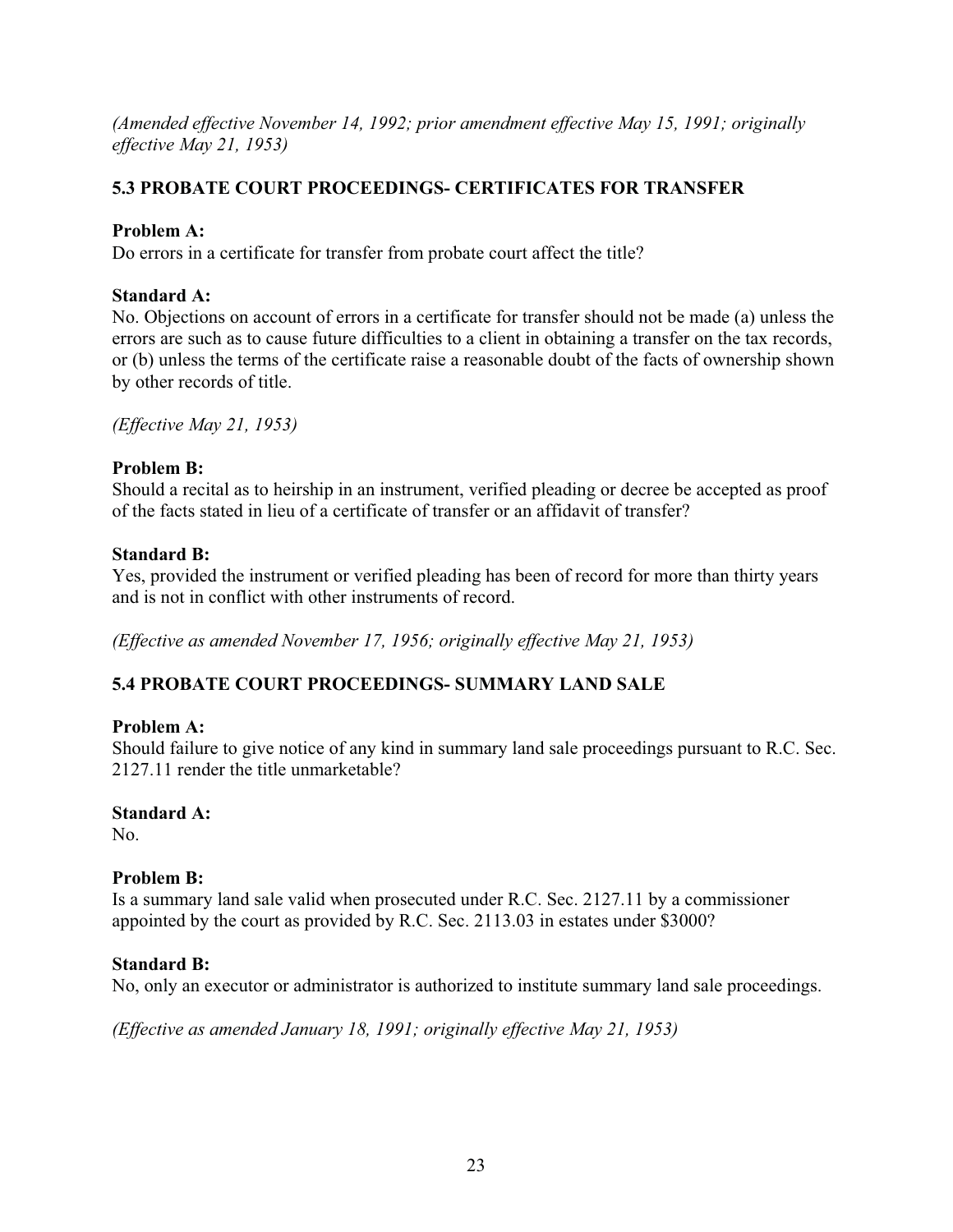## **5.5 PROBATE COURT PROCEEDINGS- RECORDING OF OUT-OF-COUNTY PROCEEDINGS**

## **Problem A:**

If administration proceedings in an Ohio estate are not admitted to record locally, should objection be made to the record title if such proceedings are not required to be so admitted to record by statute or the Civil Rules?

#### **Standard A:**

Yes.

## **Comment A:**

Before title can be considered to be marketable of record, it is necessary to admit to record locally at least those portions of the foreign proceedings which are necessary to show that the title which was derived through such proceedings is at the time in question free from liens and defects resulting from or related to such proceedings.

*(Effective as amended November 13, 1971; prior conflicting Standard effective May 11, 1967)*

# **5.6 PROBATE COURT PROCEEDINGS- MENTAL ILLNESS PROCEEDINGS**

## **Problem A:**

Where the indices of a probate court contain a notation of the name of a person in the chain of title to real property but no disclosure of the person's status is available because of R.C. Sec. 5122.31, or any similar provision, should such notation alone cause an objection to be made as to the competency of such persons?

#### **Standard A:**

No.

## **Comment A:**

Unless it affirmatively appears from the information disclosed, or permitted to be disclosed without a formal court order, that the probate court has denied or removed such person's rights to contract or other "civil rights" either in whole or in part, including the right to convey or contract for the conveyance of real property, an index notation alone is not sufficient information upon which to base an objection.

*(Effective May 12, 1983)* 

# **6.1 PROCESS-SERVICE BY PUBLICATION WHEN NAME AND ADDRESS OF DEFENDANT ARE UNKNOWN**

#### **Problem A:**

Where both the name and residence of a defendant are unknown to the plaintiff, must the Plaintiff seek a court order respecting the publication of notice in addition to the affidavit required in Civil Rule 4.4?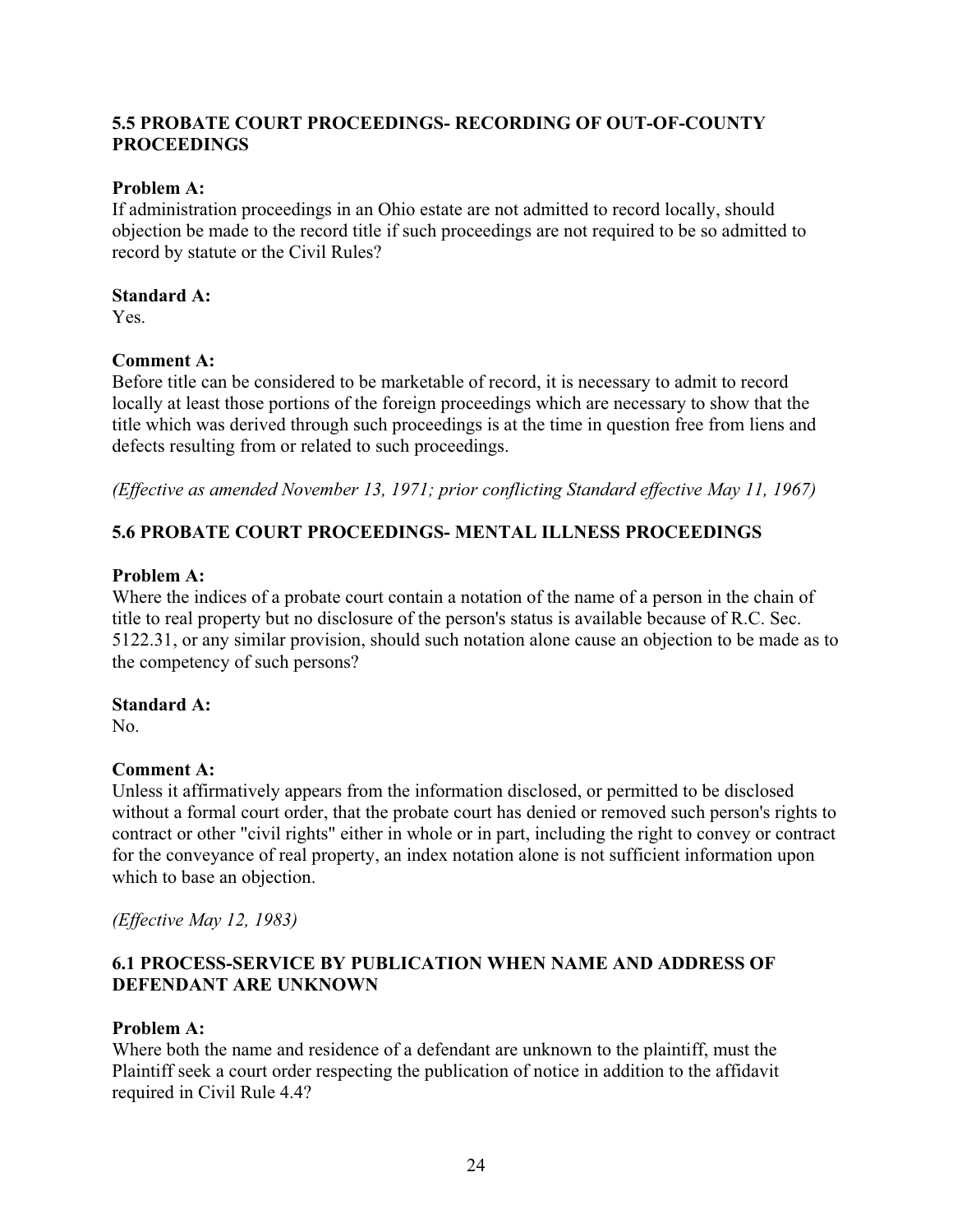#### **Standard A:**

Yes. Rule 4.4(a) of the Ohio Rules of Civil Procedure (adopted July 1, 1970) did not overrule R.C. Sec. 2703.24 (amended effective October 4, 1955), which requires that, when it appears by affidavit that the name and residence of a necessary party are unknown to the plaintiff, the court shall make an order respecting the publication of notice.

*(Substitute Standard effective as amended May 15, 1991; originally effective November 17, 1956. Original Standard has been incorporated in Civil Rule 4.4A)*

## **6.2 SERVICE BY PUBLICATION- NECESSITY TO IDENTIFY REAL PROPERTY**

## **Problem A:**

Where service is had by publication in an action relating to title to real property, must the publication identify the real property?

#### **Standard A:**

Yes.

## **Comment A:**

Neither Rule 4.4(a) of the Ohio Rules of Civil Procedure nor former R.C. Sec. 2703.17 specifies that the publication contain a description of the real property to be subjected to the action. To "identify" the real property does not make it mandatory for the party to set forth entire metes and bounds description. Other methods of identification may be used, and it is suggested that reference to intersections, roads and streets, official municipal street numbers or county designated house numbers, county auditor's permanent parcel numbers, or other like descriptions would be sufficient.

*(Effective November 13, 1971. Comment A was amended January 18, 1991)*

# **7.1 COURT PROCEEDINGS- VERIFICATION OF PLEADINGS**

#### **Problem A:**

Does the omission or irregularity of a verification of a pleading render a title unmarketable which is based upon a subsequent decree in the case?

#### **Standard A:**

No.

*(Effective May 16, 1957)* 

# **8.1 MARKETABLE TITLE ACT**

## **Problem A:**

Can a title instrument which otherwise qualifies as a root of title but which results from defective legal proceedings be deemed a proper root of title?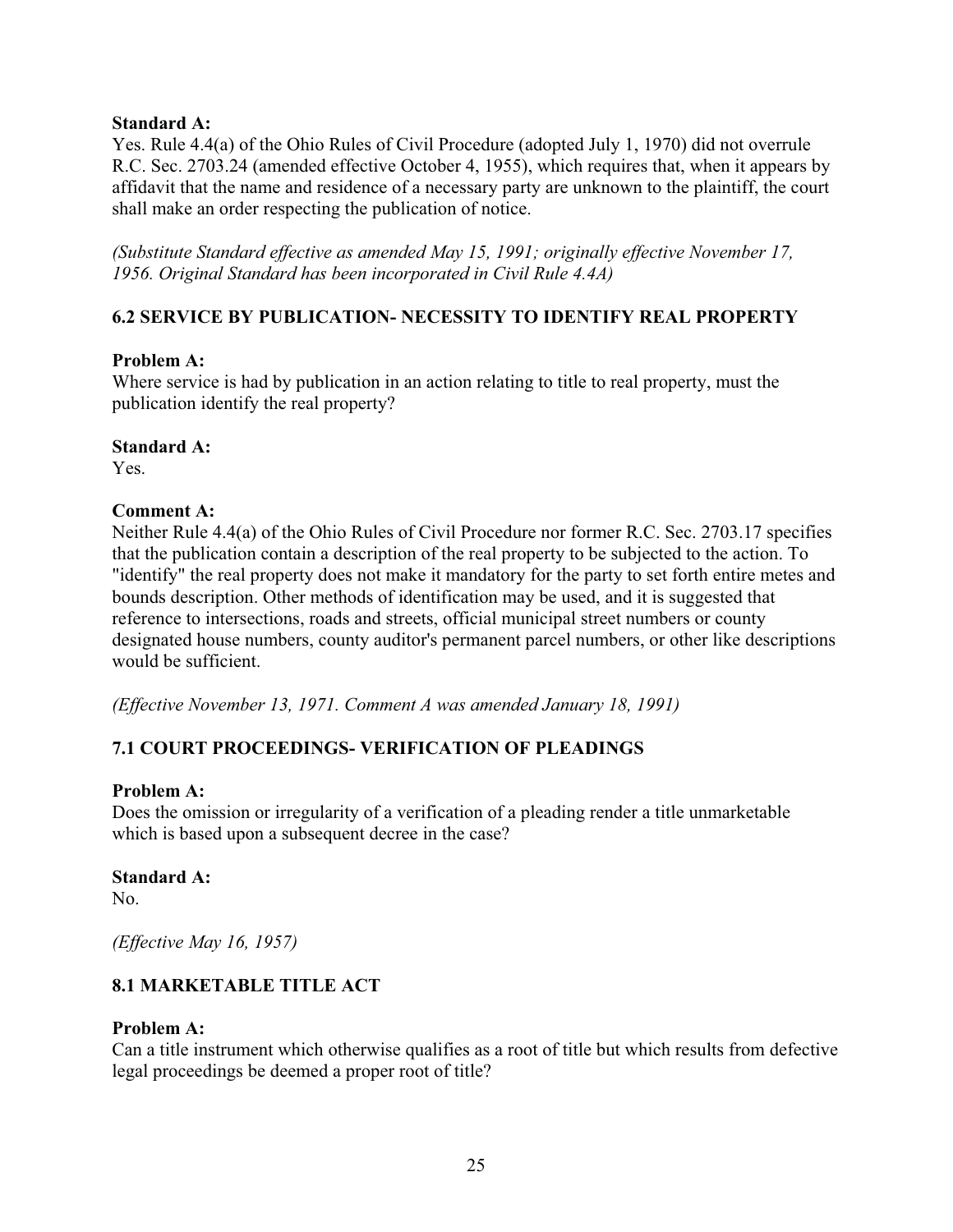## **Standard A:**

Yes.

## **Comment A:**

It is unnecessary to examine the legal proceedings which form the basis for the title instrument in question.

*(Effective November 15, 1969)*

## **Advisory Note:**

Certain copies of the Title Standards and the two leading treatises on real property in Ohio have a lengthy commentary either preceding Title Standard 8.1 or following it as an appendix. The commentary is deleted as it is felt that sufficient litigation concerning the Marketable Title Act has defined the law in Ohio. Title Standard and Comment remain unchanged, and examiners are cautioned not to rely on any specific number of years for an examination to be complete.

*(Effective November 9, 1991)*

# **9.1 OHIO RULES OF CIVIL PROCEDURE- RETURN RECEIPT UNDER RULE 4**

## **Problem A:**

Is it a requirement that the return receipt be signed by the addressee himself?

#### **Standard A:**

No.

#### **Comment A:**

Certified mail service as provided under the Ohio Rules of Civil Procedure does *not* require "actual service" upon the defendant, but is effective upon a "certified delivery." Due process is effectively met by the standard delineated in *Mullane v. Central Hanover Bank and Trust Co.*, 339 U.S. 306, and *In re Foreclosure of Liens*, 62 Ohio St. 2d 333. The standard provides that for certified mail service to be valid, such service "...must be *reasonably calculated under all the circumstances*, to apprise interested parties of the pendency of the action and to afford them an opportunity to present their objection." (Emphasis added.) *Mitchell v. Mitchell*, 64 Ohio St. 2d 49, 51, 413 N.E.2d 1182 51, 18 003d 254 (1980).

*(Standard A originally effective April 29, 1971. Amended November 11, 1972, and further amended effective November 7, 1981)*

## **Problem B:**

When the return receipt is signed by someone other than the addressee, is it a requirement that the addressee's name appear on the return receipt as the post office provides?

#### **Standard B:**

No.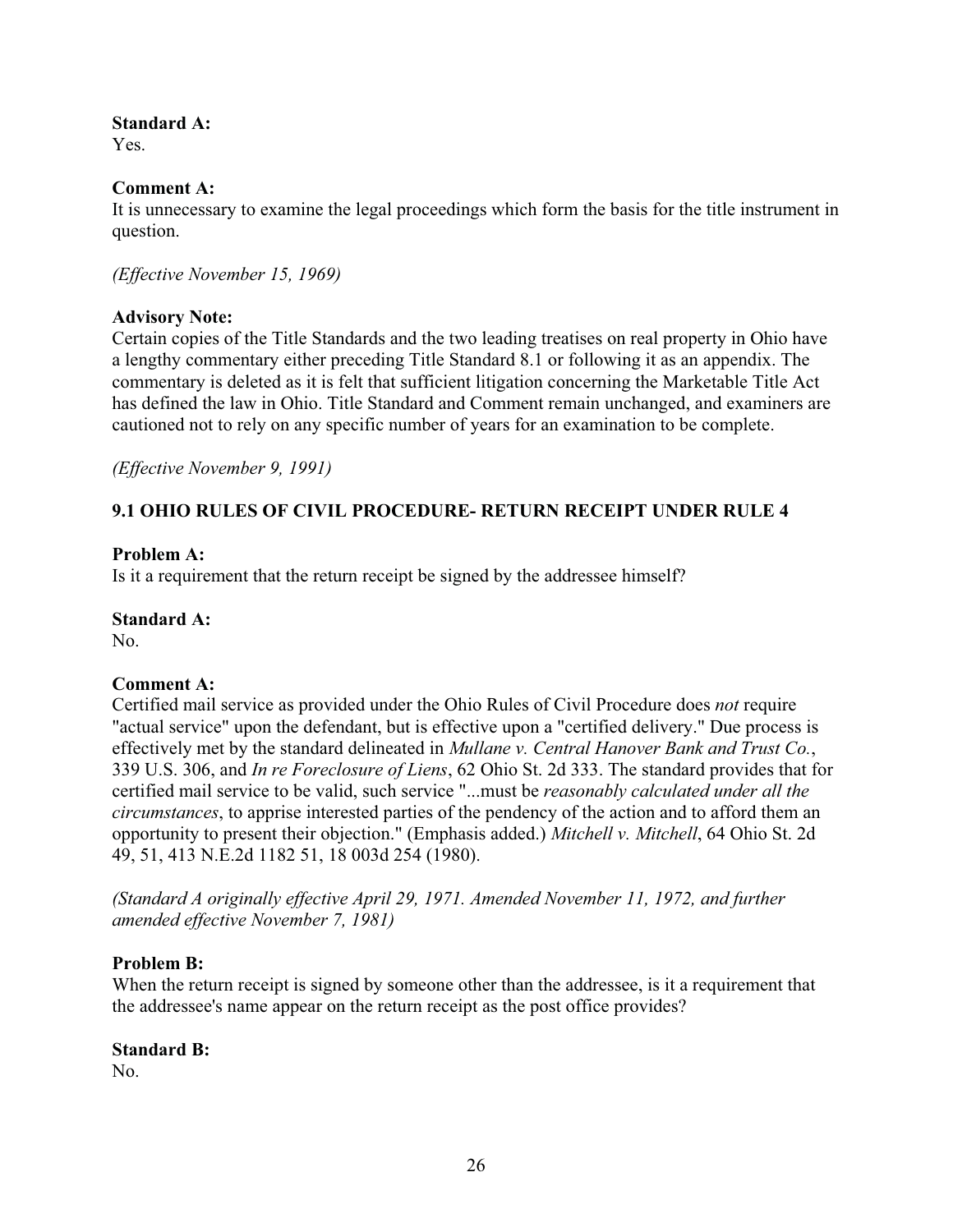## **Comment B:**

However, in multiple-defendant cases each return receipt should show data sufficient to enable the examiner to identify the addressee to whom the receipt pertains. If the name of the addressee does not appear on the receipt or is illegible, the examiner should attempt to identify the addressee by comparing the certified number, the address where delivered, the postmark or other data shown on the receipt with the clerk's records concerning the mailing and with the other return receipts in the file.

"Certified mail service ... is valid where the envelope containing the documents to be served is delivered to a person other than the defendant at the defendant's address." *Mitchell v. Mitchell*, 64 Ohio St. 2d 49, 51, 413 N.E.2d 1182, 18 003d 254 (1980).

Further, both Rule 4.1 and 4.3 of the Ohio Rules of Civil Procedure provide that once the clerk has properly addressed the envelope to the person to be served at their last known address, affixed postage and sealed the envelope as certified mail, return receipt requested, the clerk must instruct the delivering postal employee to show to whom delivered, date of delivery, and address where delivered.

*(Standard B originally effective April 29, 1971. Amended November 11, 1972, and further amended effective November 7, 1981.)*

## **Problem C:**

Is it a requirement that signatures on the return receipt be legible?

## **Standard C:**

No.

## **Comment C:**

The illegibility of a signature should be considered objectionable only when the identity of the signatory would be especially significant (as in Title Standard 9.4 for example) and such identity is not otherwise ascertainable from the record.

#### **Problem D:**

Is it a requirement that the return receipt bear the certified number?

## **Standard D:**

No.

## **Comment D:**

But see Comment B, above.

#### **Problem E:**

Is it a requirement that the return receipt show: (1) to whom delivered, (2) the date of delivery, and (3) the address where delivered, as the post office form provides?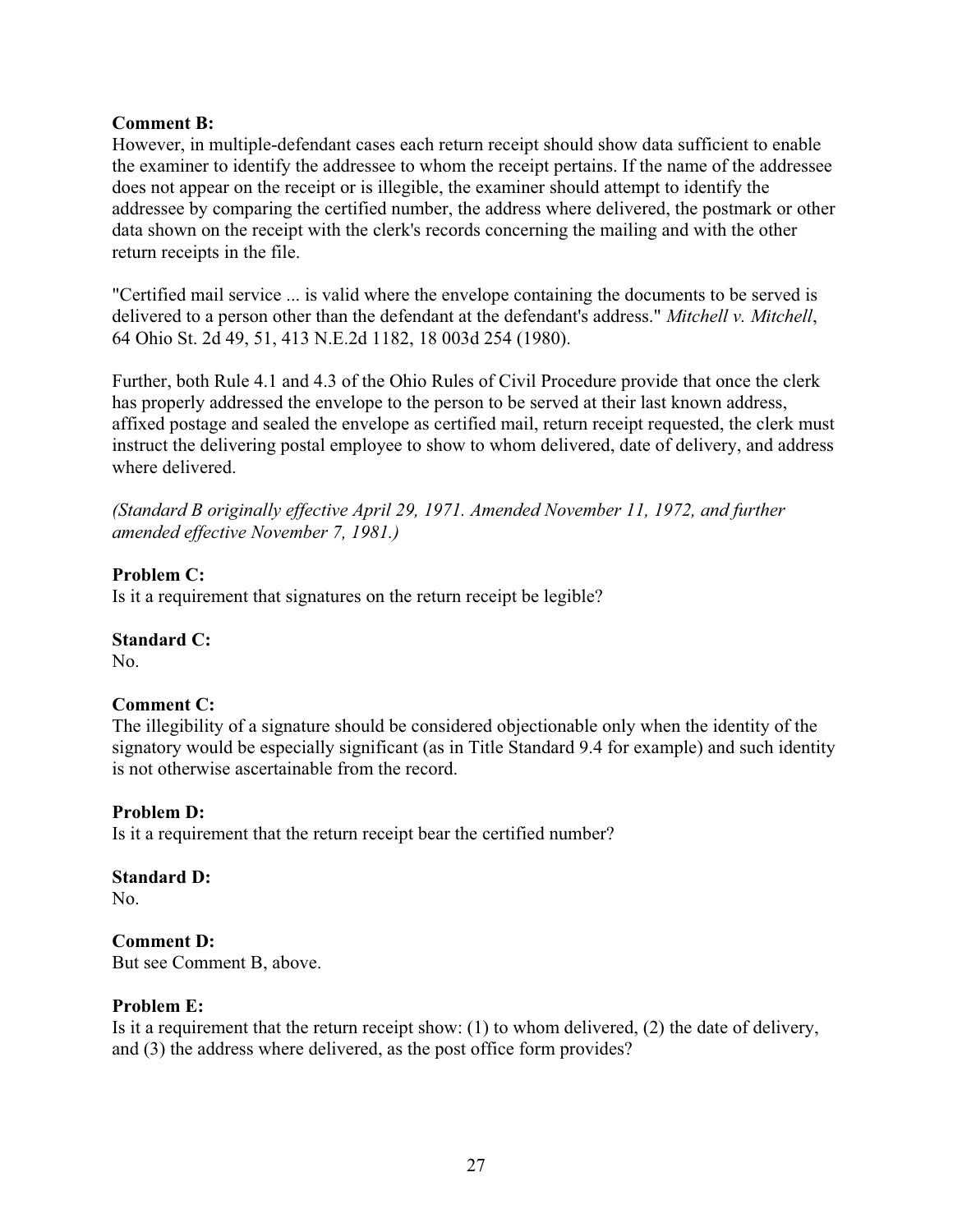## **Standard E:**

No.

## **Comment E:**

The receipt should ordinarily be considered sufficient if it appears to show that delivery was made by the postal authorities either to the addressee or to another for the addressee, notwithstanding the fact that it is incompletely or improperly filled out. See Comment B, above.

*(Standards C, D, and E originally effective April 29, 1971. Amended effective November 11, 1972)*

# **Problem F:**

Is it a requirement that the return receipt be a part of the file?

## **Standard F:**

Yes.

# **Comment F:**

If the receipt is missing from the file, the examiner, in an appropriate case, may wish to rely upon the docket entry made by the clerk in accordance with Rule 4.1(1) or Rule 4.3 (B)(1) with respect to the fact of notification.

Rules 4.1(1) and 4.3(B)(1) of the Ohio Rules specifically provide that "the clerk shall file the return receipt or returned envelope in this action."

*(Standard F originally effective April 29, 1971. Amended November 11, 1972, and further amended effective November 7, 1981)*

## **Problem G:**

When the return receipt is not signed by the addressee himself, is it necessary that inquiry be made concerning the identity of the recipient, his relationship to the addressee or his connection with the place of delivery?

## **Standard G:**

No, unless there are other factors which would be sufficient to create a reasonable doubt in the mind of the examiner concerning the propriety of the delivery.

# **Comment G:**

The fact that the record fails to reveal any apparent relationship between the recipient and the addressee or the place of delivery is not of itself sufficient ground for questioning the propriety of the delivery. In the absence of other circumstances which would create a reasonable doubt in the mind of the examiner, it should ordinarily be presumed that delivery was made by the postal authorities to an appropriate person at a proper address. If the circumstances as a whole are sufficient to create such a doubt, satisfactory proof of ultimate delivery to the addressee himself should be required. If furnished, such proof should be made a matter of record. (See Comment A, above.)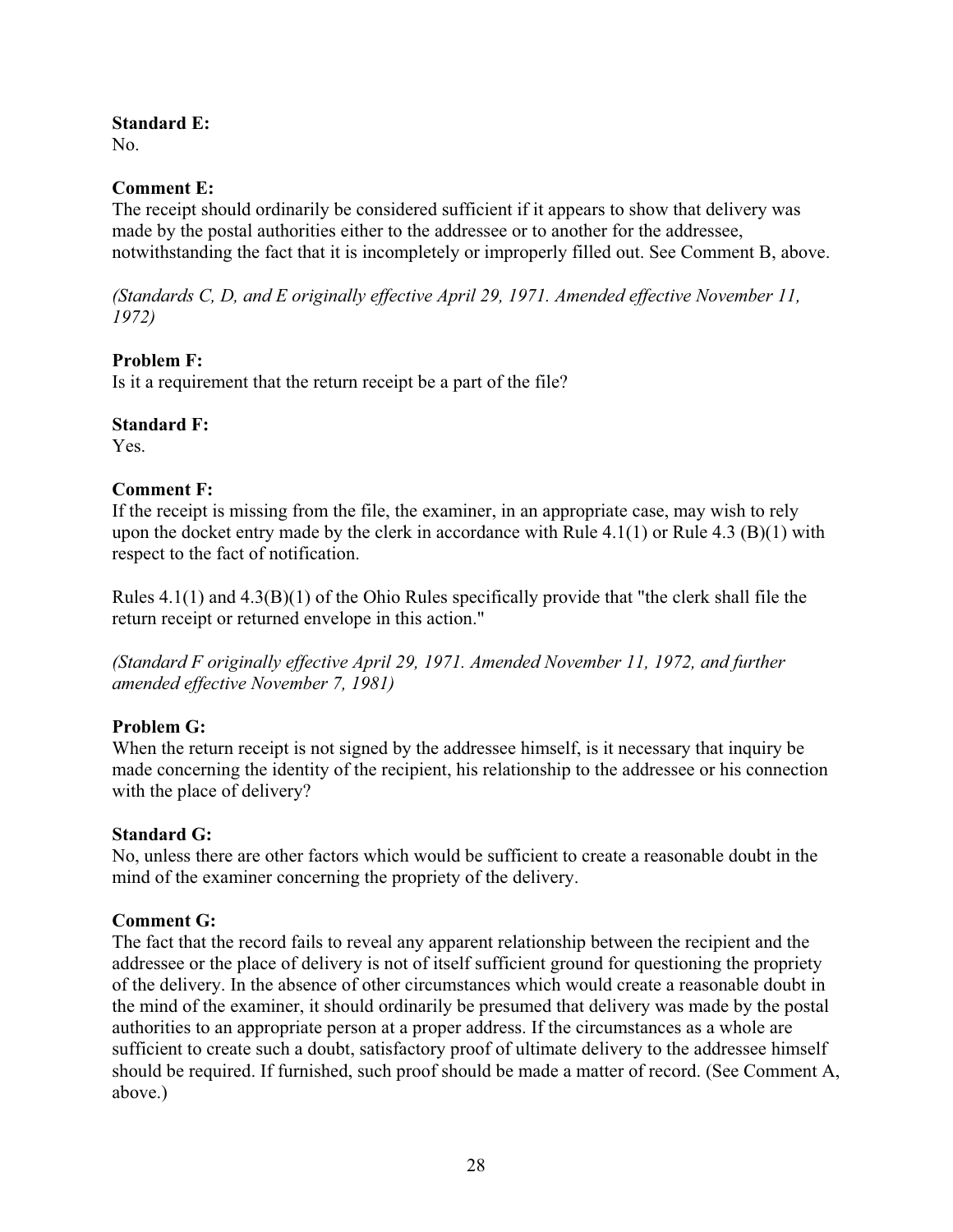*(Amended effective November 11, 1972; originally effective April 29, 1971)*

# **9.2 PROCESS-NAME UNKNOWN**

## **Problem A:**

Does Rule 15(D) require personal service in a case covered by R.C. Sec. 2703.24?

#### **Standard A:**

No.

*(Effective April 29, 1971)*

## **9.3 OHIO RULES OF CIVIL PROCEDURE- OUT-OF-COUNTY PROCEEDINGS**

#### **Problem A:**

Should objection to the record title be made if a certified copy of the proceedings is not filed with the certified copy of the judgment transmitted in accordance with Civil Rule 3(F)?

## **Standard A:**

Yes.

*(Effective as amended November 13, 1971; originally effective April 29, 1971)*

## **9.4 OHIO RULES OF CIVIL PROCEDURE- DOMESTIC RELATIONS PROCEEDINGS**

#### **Problem A:**

Should objection be made to a title derived through an uncontested divorce, alimony or annulment action when the certified mail return receipt or the sheriff's return of service in the action shows that summons was served on the defendant by delivering it to the plaintiff?

#### **Standard A:**

Yes.

#### **Comment A:**

In such an action under the circumstances described, proof that the defendant actually received the summons should be required. If furnished, such proof should he made a matter of record.

*(Effective November 13, 1971)*

## **9.5 OHIO RULES OF CIVIL PROCEDURE- OUT-OF-STATE DEFENDANTS**

#### **Problem A:**

In an action affecting title to real property in which service by publication is authorized by law, when service of summons has been attempted on an alleged out-of-state defendant by certified mail, but the envelope is returned with an endorsement showing failure of delivery, may service be completed by filing an affidavit of due diligence in accordance with Civil Rule 4.3(B)(1)?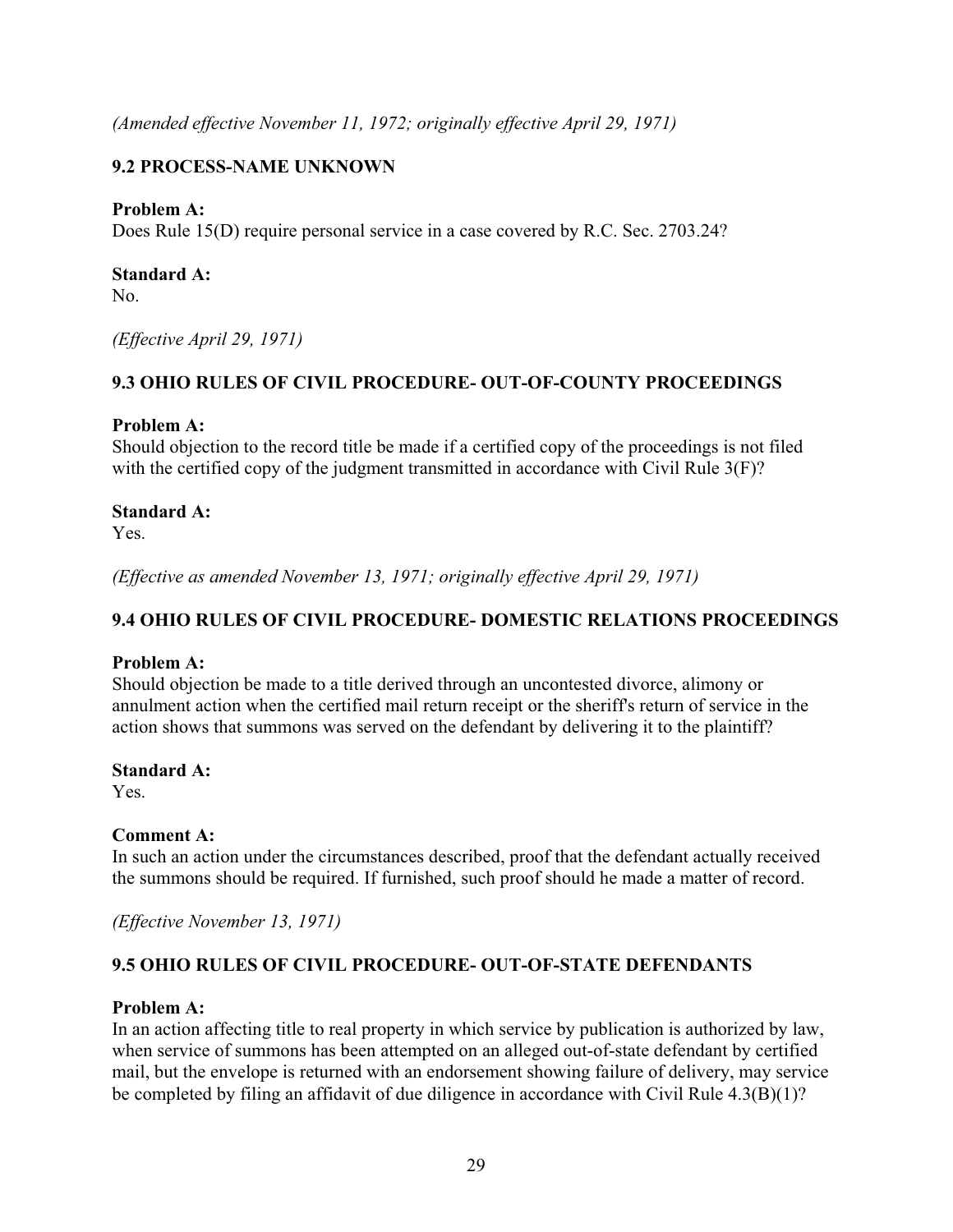# **Standard A:**

No.

## **Comment A:**

In such an action under the circumstances described, service should be effected by some other authorized method, including service by publication if the whereabouts of the defendant prove to be unknown. (Civil Rule 4.4(B), amended effective July 1,1971.)

*(Effective November 13, 1971)*

## **10.1 CONDOMINIUMS-BYLAWS**

## **Problem A:**

If the bylaws of a condominium are amended must the declaration be amended?

#### **Standard A:**

Yes.

#### **Comment A:**

The bylaws are attached to the declaration and for the bylaws to be amended, it is necessary to amend the declaration in the manner provided for in the declaration which shall be not less than 75% of the voting powers. (R.C. 5311.05(B)(9), 5311.06(A) and 5311.08(A).)

#### **Problem B:**

Must the bylaws be signed, witnessed and acknowledged by the owner?

#### **Standard B:**

No.

#### **Comment B:**

A true copy of the bylaws must be attached to the declaration. Chapter 5311 makes no requirement as to the execution of the bylaws. However, see R.C. 5311.05(A) as to the requirements for execution of the declaration.

*(Effective May 20, 1976)*

## **10.2 CONDOMINIUMS-DRAWINGS**

#### **Problem A:**

R.C. 5311.07 provides that the drawings shall bear the certified statement of a registered surveyor and registered architect or registered surveyor and licensed professional engineer. May the certified statement be made by one person acting in both of these capacities, if he is so qualified?

#### **Standard A:**

Yes.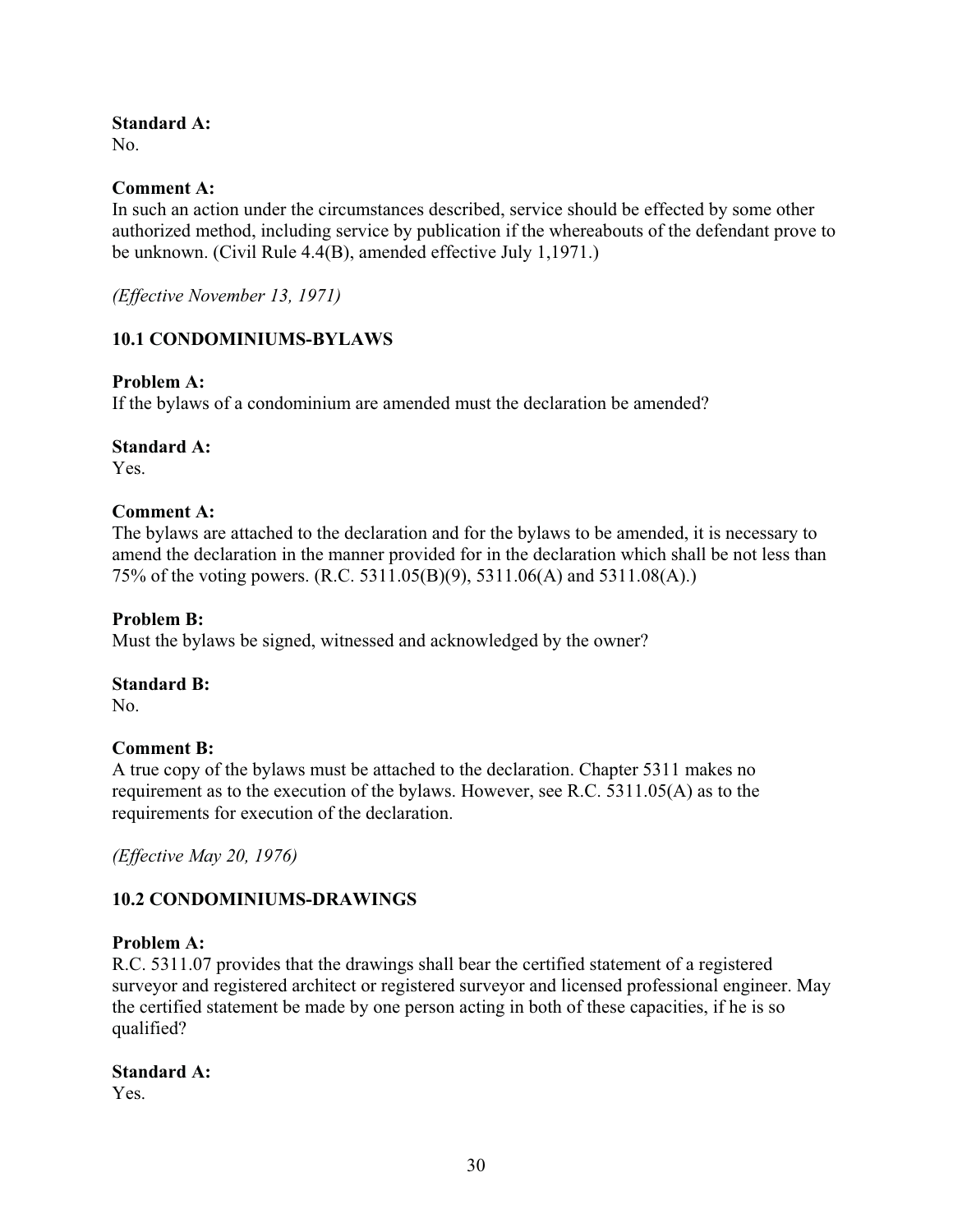## **Comment A:**

If one individual does perform both functions his certification should clearly show that he is making the statement in both capacities.

## **Problem B:**

Must the drawing show that the building or buildings are completed when the declaration is filed?

#### **Standard B:**

Yes.

## **Comment B:**

R.C. 5311.05 and 5311.07 provide that the declaration shall state the principal materials of which the building or buildings are constructed and that the drawings shall show them as constructed. They must be finished to such an extent that the drawings and certification required by R.C. 5311.07 may be made. Some improvements may be deferred, however, until the sale to satisfy the requirements and wishes of the purchaser.

*(Standards A and B Effective May 20, 1976)*

## **Problem C:**

Should the drawings show the building or buildings in such detail that the boundaries of the cubicles in space comprising the units can be located and reconstructed therefrom?

#### **Standard C:**

Yes.

## **Comment C:**

The detail so required is no more than that required for a proper plat of a boundary survey. A plat of a boundary survey is sufficiently detailed if it can be used to locate and reconstruct the boundaries of the land in the field. Similarly, the drawings of the building or buildings are sufficiently detailed in this respect if the three dimensional boundaries of the cubicles in space comprising the units can be located and reconstructed in the field.

*(Standard C Effective November 13, 1976)*

## **10.3 CONDOMINIUMS-DECLARATION**

#### **Problem A:**

Must the percentages of interest in the common area and facilities appertaining to each unit that are set forth in the declaration total one hundred percent?

#### **Standard A:**

Yes